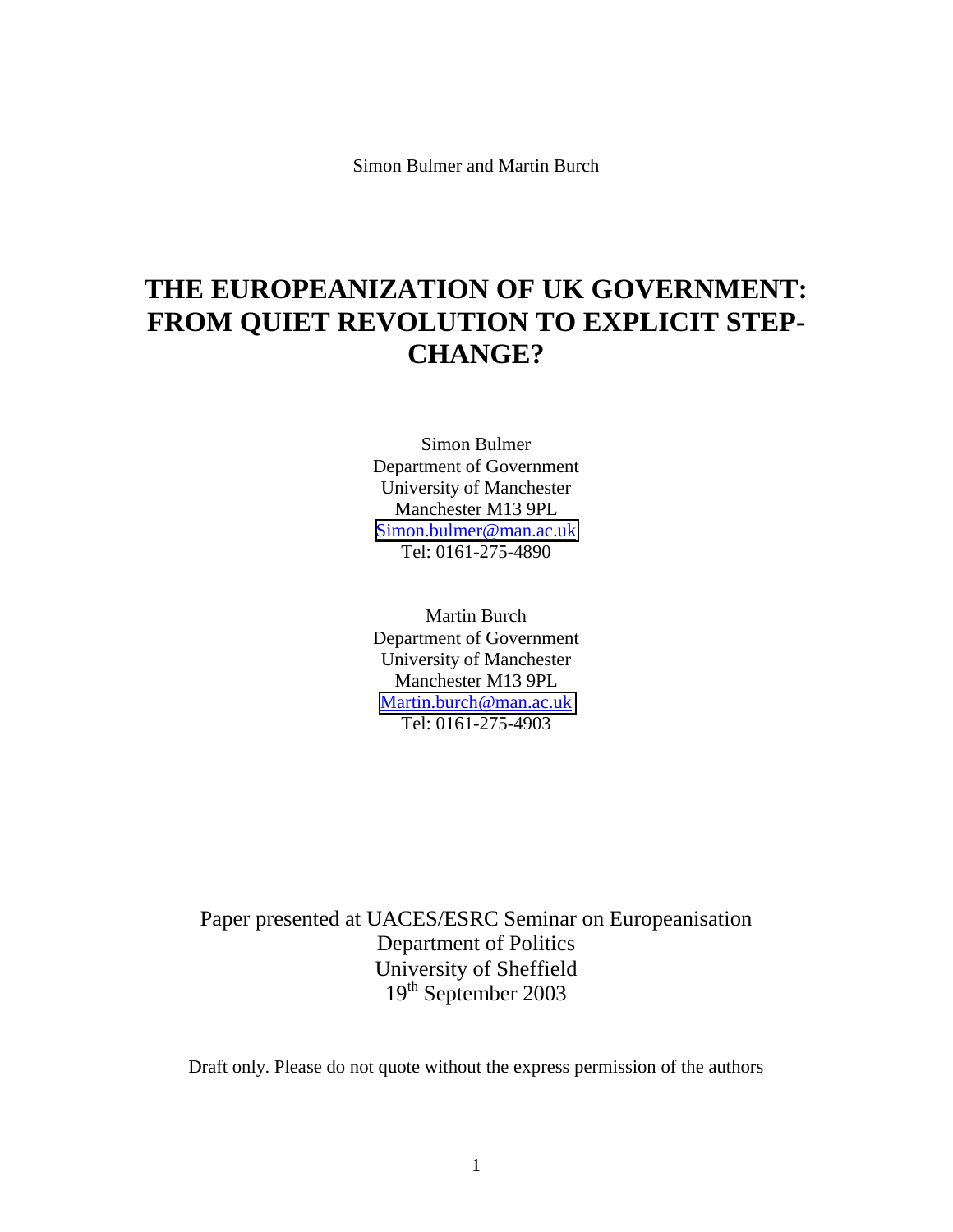# **THE EUROPEANIZATION OF UK GOVERNMENT: FROM QUIET REVOLUTION TO EXPLICIT STEP-CHANGE?[1](#page-23-0)**

Simon Bulmer and Martin Burch

The adaptation of UK government to European integration has been a long-term process. It can be dated back to the 1961 application by the Conservative government under Harold Macmillan to join the European Communities. The process developed in earnest after the UK's accession in 1973. However, accession was not a "big-bang" event, since adjustment had begun before accession, and the EU of today has developed massively compared to the European Communities (EC) of 1973. The process since 1973 was an incremental one characterised by a broadening of policy coverage and increasing institutional density at European level. Occasional high-profile debates, such as those at the time of the 1975 UK referendum on continued membership or during the ratification of the Maastricht Treaty, highlighted the importance of the European issue. However, away from these periods of wider public attention, the impact of integration upon UK government and the policy process developed incrementally in a relatively unseen manner. The cumulative effect of these changes, however, amounted to a substantial and significant alteration in the pattern of UK government and policy-making. Thus, over time a transformation of British government took place that could be regarded as a quiet revolution.

The election of the Blair government in 1997, and its re-election with a second landslide majority in 2001, brought the process of "adapting to Europe" sharply into focus for three key reasons. First, Blair's 1997 manifesto contained a commitment to conducting a constructive policy within the European Union (EU). Blair wished to bring about a "stepchange" in the UK's relationship with its EU partners. Secondly, it also included reforms to institutions in Westminster and Whitehall that would bear upon the domestic pattern of EU policy-making. Thirdly, his programme of devolving power to authorities in Scotland, Wales, Northern Ireland and London represented a major departure from the predominantly centralised machinery of government that had structured the UK's diplomatic and administrative response to EU membership theretofore. Legislation for English regional devolution has been introduced in Blair's second term, and is likely to reinforce this new direction. If these developments are not sufficient to contend with, the separate ones under way at supranational level mean that UK adaptation is taking place within a fluid EU context: ratification of the 1997 Amsterdam Treaty; agreement on the Nice Treaty; the introduction of the euro in 2002 (but not in the UK); enlargement of the EU in May 2004 to accommodate 10 new member states; and a constitutional convention (in 2002-3) that was designed to pave the way for a fundamental overhaul of the EU's institutions to cope with a membership of 25 or more member states.

In this paper we review - from a UK perspective - how the UK government and its policy process have adapted to European integration. Has adaptation been a quiet revolution, a step-change, or both? In exploring this puzzle we draw upon the conceptual literature of Europeanisation. We employ it to shed light on the longer-term pattern of UK adaptation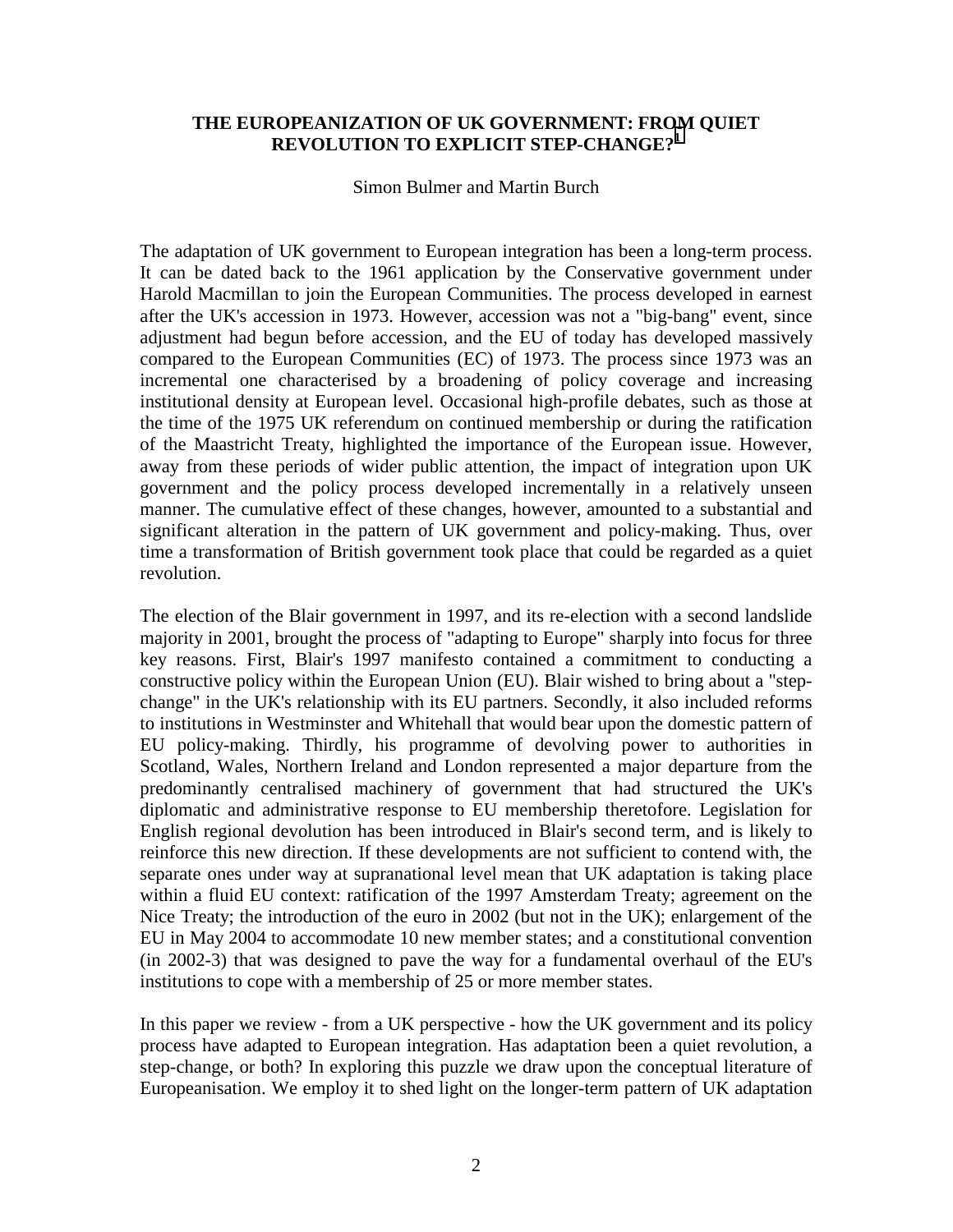as well as to put into context the domestic changes currently under way. Although commentators frequently alight upon continued non-membership of the euro as an indicator of the UK's continued incomplete adaptation to integration, we argue that there is a step-change under way in the Europeanisation of UK EU policy making, though not necessarily in its outcomes.

## THE EUROPEANIZATION OF UK GOVERNMENT

The literature on Europeanisation has been growing in recent times and is moving towards more explicit attempts both to define the concept and to set out research designs for exploring its empirical features (Börzel 1999; Risse, Cowles and Caporaso 2001; Radaelli 2000; Featherstone and Radaelli 2003; Knill 2001). At a general level Europeanisation concentrates on the impact of the EU upon the member states, something which might more accurately be defined as "EU-ization" (Wallace, 2001). Clearly, there are different component parts of the political system which are affected in this way: the polity, political forces, the political economy and policy content. In this paper we focus on the executive branch of government in the UK and indirectly the UK policy process.

In focusing on the Europeanisation of the polity, i.e. of domestic governance structures, it is easier to isolate the causation flowing from the EU than is the case with policy studies. In the case of the latter Europeanisation in some instances may turn out not to be an independent variable at all. It may simply be mediating underlying developments with their origins in global economic transformation or be constructed discursively in order to make globalization more palatable domestically (see Hay and Rosamond 2002). But it is still not easy to isolate causation in the Europeanisation of the polity. One of the problems is the fact that the "object" - in this case UK executive government - has not been static. Indeed, over the period of nearly half a century that we are concerned with in this paper, there have been many changes that have been quite unrelated to Europe. Individual governments have reconstructed Whitehall ministries, direct rule was introduced in Northern Ireland, new public management techniques have been introduced, and reforms under Blair such as devolution: all of these have meant that it has been a shifting UK landscape that has been subject to a Europeanisation effect.

This problem becomes particularly acute under the Blair government, since there have been three sets of development that are difficult to disentangle. First, the pace of reform and change within the EU has accelerated: so far two sets of treaty reform, another under way, plus the largest enlargement in the history of integration. Second, the Blair government has sought to increase its engagement with partner states in the EU. Third, domestically the constitution has been subject to multiple reforms. These encompass devolution to Scotland, Wales and, with intermittent suspensions, Northern Ireland; English devolution, including to the Greater London Authority; independence for the Bank of England; electoral reform (the use of proportional representation for certain elections, notably in devolved authorities and for the European Parliament); incorporation of the European Convention on Human Rights (ECHR); reform of the House of Lords; modernisation of the House of Commons; and the introduction of a Freedom of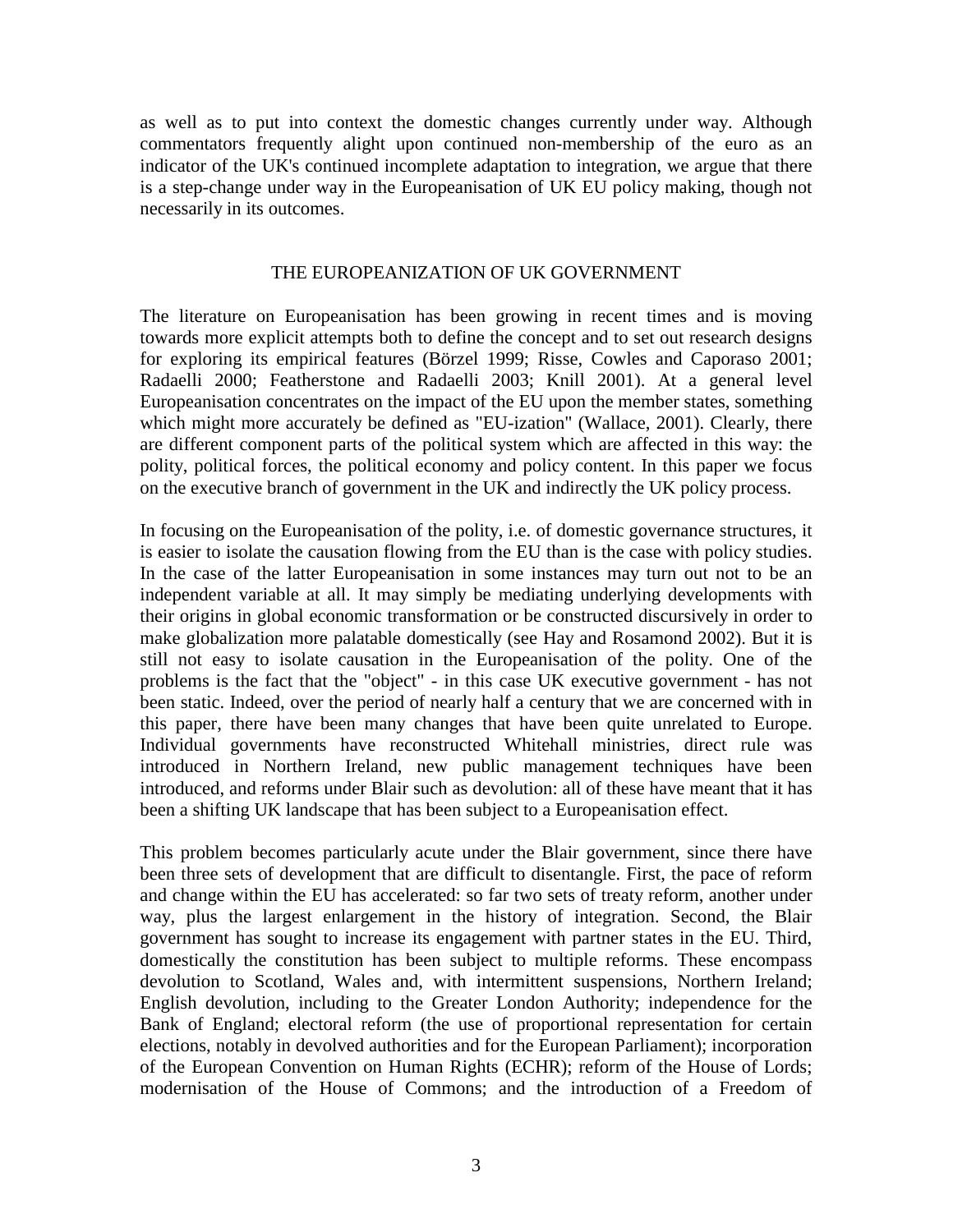Information Act. Of these devolution resonates with the emergence of multi-level governance in the EU; the member states have been enjoined to introduce a common electoral system for European elections, Bank of England independence fulfilled a requirement for a later step to joining the euro, and the ECHR is a European construct, even if it falls under the Council of Europe in Strasbourg rather than being part of the EU itself.

How does this problem of attributing causality tie in with contemporary frameworks for the analysis of Europeanisation? There is no absolute solution to this problem. Circumspection is needed so as not to attribute all change to Europeanisation. At the same time care needs to be taken with conceptual definition. Taking definitional issues first, we adapt a definition from Bulmer and Radaelli (2004 forthcoming) and understand Europeanisation as follows:

Europeanisation consists of processes of a) construction, b) diffusion and c) institutionalisation of formal and informal rules, procedures, policy paradigms, styles, "ways of doing things" and shared beliefs and norms which are defined and consolidated in the EU policy process and incorporated in the logic of domestic (national and subnational) discourse, political structures and public policies.<sup>[2](#page-23-0)</sup>

One view of Europeanisation associates domestic adjustment with some kind of "misfit" with the EU (see Börzel 1999; Risse, Cowles and Caporaso 2001). However, "misfit" does not represent a "necessary condition for domestic change" (Knill 2001: 13). For example, Héritier and Knill have found cases of domestic reforms taking place despite an absence of misfit (Héritier and Knill 2001). Haverland (2000) has drawn attention to the importance of institutional veto points in explaining the adjustment to adaptation pressures. According to his emphasis it is not just misfit but the presence/absence of veto points that explains the mechanisms of Europeanisation. These analytical observations suggest that Europeanisation is subtle and differentiated. Indeed, in terms of policy adaptation Bulmer and Radaelli (2004 forthcoming) have suggested that there are different "default" mechanisms of Europeanisation, depending on the mode of governance prevailing in the EU policy issue under the spotlight.

Some of the above concerns are less relevant to the Europeanisation of the national polity as opposed to of national *policy*. Nevertheless, we find merit in the broad framework developed by Risse, Cowles and Caporaso (2001) and return to it shortly. Before doing so, we identify some analytical issues that will feature in the empirical part of the paper.

First, although we are concerned with the top-down impact of the EU upon the member state, the definition used above identifies the explicitly interactive nature of Europeanisation. In other words, we recognise that there is an iterative process under way, not least because the adaptation of the UK governmental system is designed in part to ensure effective input into EU policy-making in Brussels. Thus we see adjustment to the EU as a process of aligning two institutional logics: that of the EU and that of UK governance. This adjustment process entails two separate steps. As a first and necessary stage domestic institutions must find suitable ways of processing EU business. The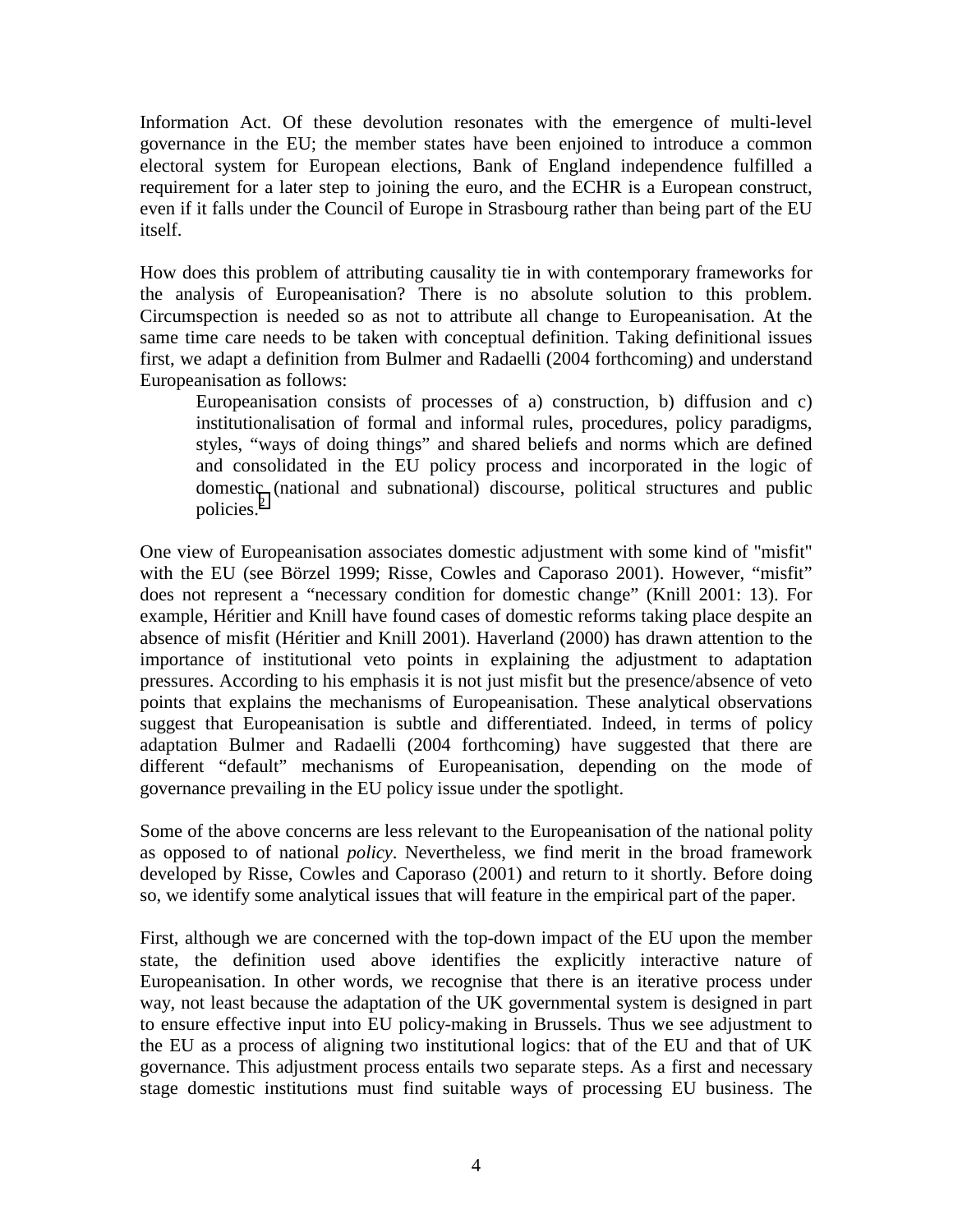lowest adjustment cost is incurred by incorporating EU business into the pre-existing domestic logic of governance through some switching mechanism. However, domestic institutions must also adapt their procedures so as to be able to make an effective contribution to those EU dynamics. We term these two components of institutional response to Europeanisation "reception" and "projection" (Bulmer and Burch 2000 and 2002). "Reception" involves a much larger part of UK government because so much of British policy has a European dimension. To take a concrete example, the Department for the Environment, Food and Rural Affairs (DEFRA) is subject to a wide range of EU policy: on the environment, food standards, agriculture and fisheries. But whilst a large part of the ministry's organisation and officials is working within guidelines set by the EU, a rather smaller subset is engaged in the projection side, i.e. formulating UK input into proposed legislation or other decisions. Looking at the impact of the EU more broadly, it is worth drawing attention to a study conducted by Ed Page (1998). In an analysis of UK Statutory Instruments (SIs) over the period 1987-97 he found that 15.8 per cent could be traced to European legislation.<sup>3</sup> Page concluded that this figure was still a relatively modest proportion, although it displayed considerable variation; 51.3 per cent of SIs issued by the (then) Ministry of Agriculture Fisheries and Food (MAFF) could be traced to EU legislation.

Page was concerned with Europeanisation as "reception". We argue that "reception" is a first response to Europeanisation. It is a prior step to the "projection" response. "Projection" refers to the development of machinery for securing an effective voice in the formulation of policy in Brussels. It means learning the rules of the game in Brussels, and they may be different from those in the domestic political system.

A third response to Europeanisation is to regard it as an opportunity structure for resolving domestic policy problems that are perceived not to be properly resolved within a national context, e.g. because their scale goes beyond that of the nation state. This third response involves making systematic use of the "projection" response in order to make an imprint on the activities of the EU.

Whilst this paper is concerned with "political structures" we should note that they are bound up with other aspects of Europeanisation mentioned in the definition. The partypolitical sensitivity of European policy for much of the period since 1973, such as over the issue of sovereignty, has had an impact upon the ability of UK policy-makers to utilise the EU as an opportunity structure. UK discourse surrounding European integration – whether articulated in a rather sceptical print media (Wring in Baker and Seawright 1998) or in the parliamentary arena – has scarcely helped the active engagement with the EU that is implied in the third response outlined above.

How, then, do we summarise our understanding of Europeanisation and domestic institutional change? We set this out in Figure 1, which adapts the work of Risse, Cowles and Caporaso (2001). In this simple model adaptation pressure derives from the EU level and prompts adjustment of domestic institutional design. Domestic institutions, together with the cultures and norms within them, are important mediators of adaptation pressure. Their stickiness in responding to change is well understood in the term "path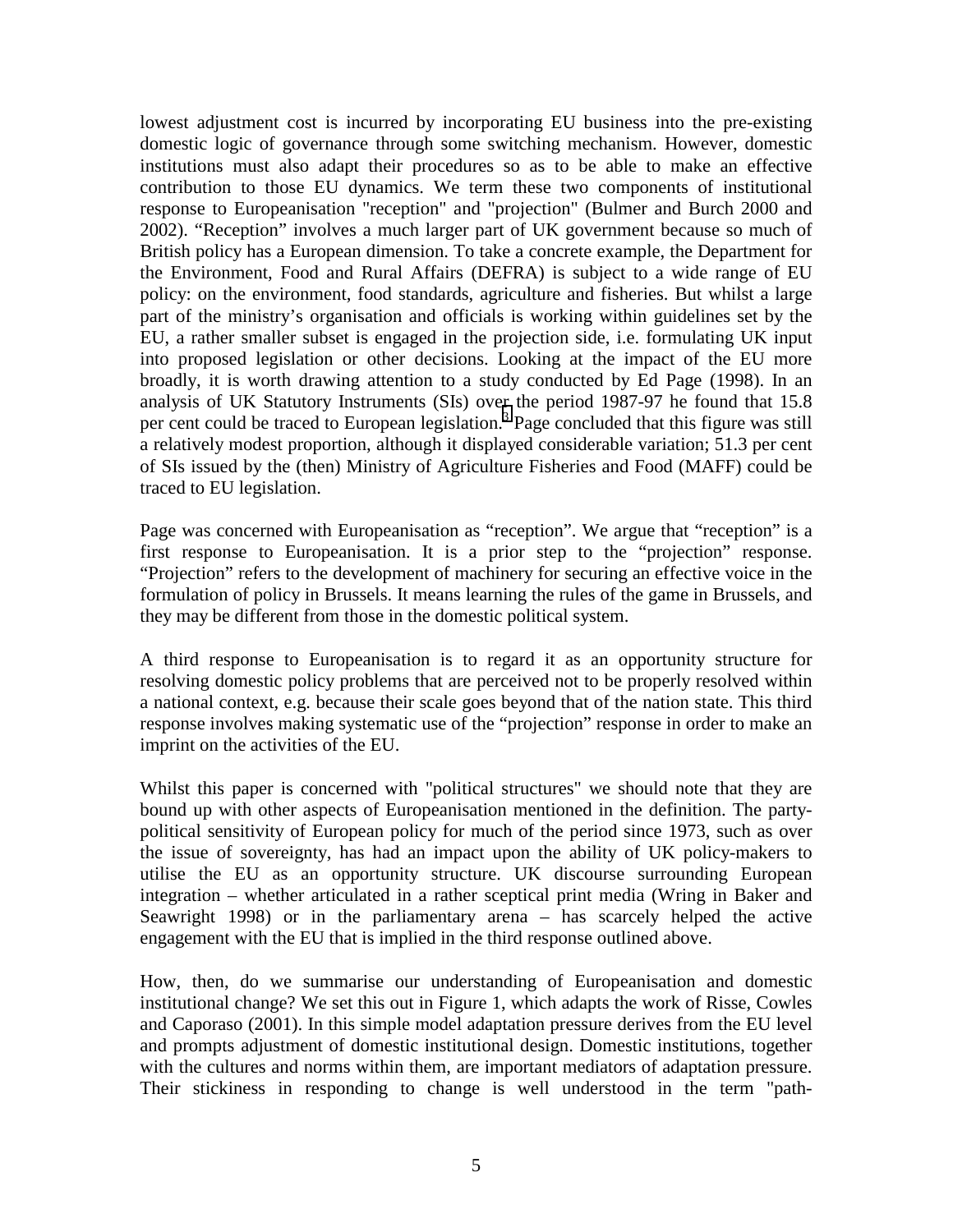dependency" (Pierson 1996). Institutional veto points may inhibit change, although the UK political system is generally regarded as less subject to them than the more pluralist patterns of, say, Germany. Entrenched political beliefs and/or institutional cultures may also form barriers to adaptation. However, the importance of agency is also recognised: that is, actors responding to the domestic institutional context. These actors may as easily seize the opportunity offered by EU pressures to effect domestic structural changes. Exceptions to path-dependency do occur. In any event, the dependent variable of the model of adaptation is domestic institutional change.

# (SEE FIGURE 1)

In what follows we examine how UK central government has adapted to pressures emanating from European integration in the period up to 1997. We then explore the record of adaptation under Blair. In exploring these two phases we use the categories set out in Figure 1. Our explanation therefore zeroes in on the institutional mediating factors at domestic level.

- Changes in formal authority and institutional veto points. How far has European integration brought about changes such as these?
- Changes in institutional opportunity structures, especially in information-sharing, policy-making and decision-taking networks (which may be expected to vary across policy areas). What new opportunity structures have been opened up by the EU for UK government?
- Changes in political and organisational cultures. Has Europeanisation led to change in the political and organisational cultures of UK government?
- Changes in key actors and the responses of existing political actors in exploiting the new institutional environment. How have political actors sought to exploit the UK's Europeanisation?

# THE ADAPTATION OF UK GOVERNMENT - THE STORY PRIOR TO 1997

UK government commenced its response to Europeanisation ahead of accession in 1973. Indeed, as has been argued elsewhere, the broad framework of the response emerged at the time of the negotiations for entry in 1961 (Bulmer and Burch 1998: 608-9). The basic principles of the response were wholly in keeping with traditional ways of working in Whitehall. They comprised the following key features:

- delegating the detailed consideration of substantive policy to the relevant UK ministry;
- assigning diplomatic functions to the Foreign Office;
- identifying the important legal dimension to integration, and placing it under the authority of the Treasury Solicitor's Office;
- ensuring that policy was co-ordinated effectively within Whitehall through reliance on traditional cabinet mechanisms (a Cabinet committee underpinned by committees of officials); and
- the emergence of a set of core ministries at the heart of Europeanisation, with an outer tier having more intermittent involvement.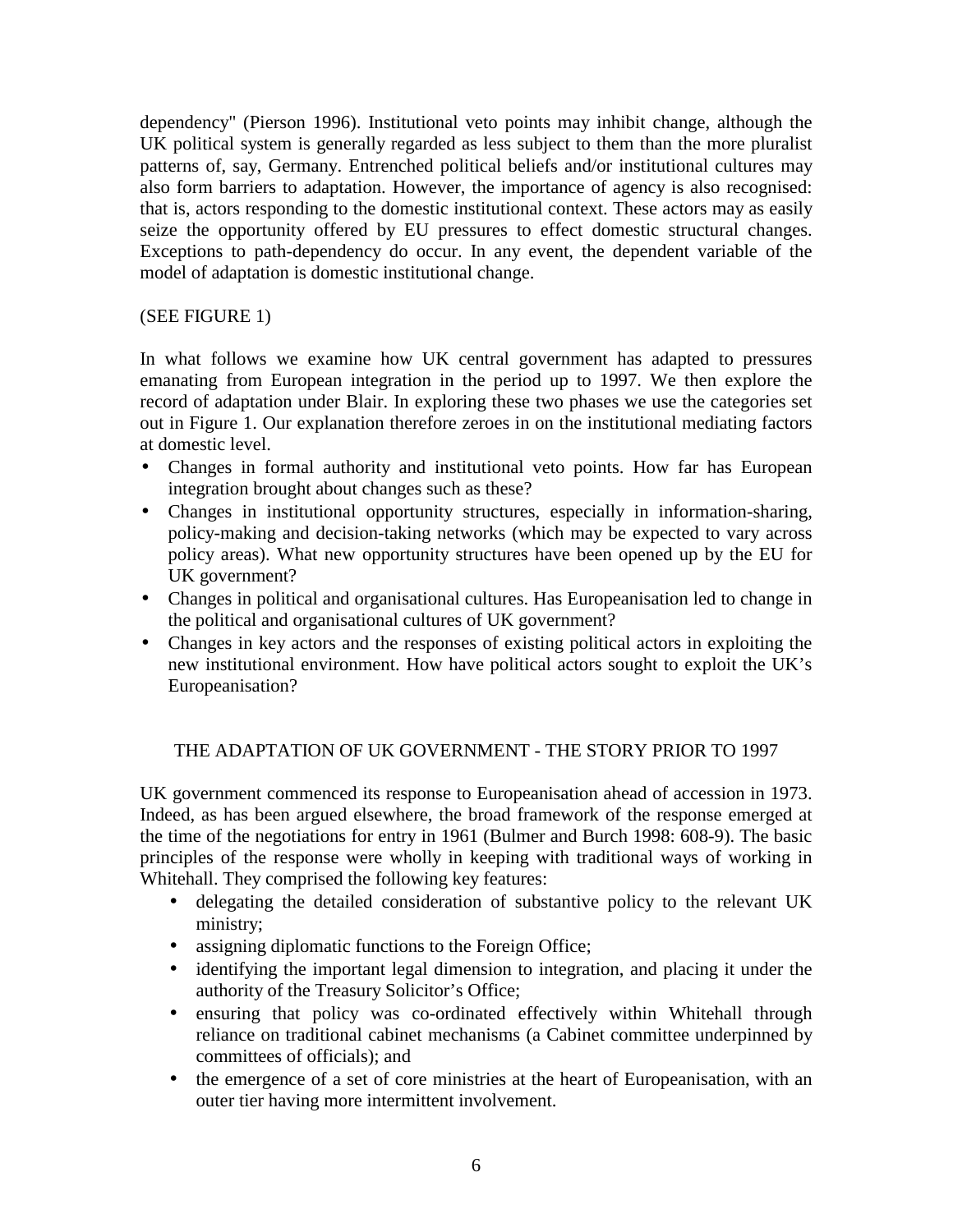#### **The core ministries**

With accession in 1973 the core group of ministries was clear. This group comprised those ministries which had to respond to the policy impacts of Europeanisation as well as by participating in the formulation of the UK government's input into the EC. A review of possible co-ordination options during 1971 had considered options, including the highly centralised French system of co-ordination (the SGCI) based around the French prime minister's office as well as the possibility of a Ministry for Europe (see Wallace and Wallace 1973: 254). The three key departments – the Foreign and Commonwealth Office (FCO), the Cabinet Office and the Treasury seemed to reach agreement relatively easily. At the political level Prime Minister Edward Heath took the view that there should not be a Ministry for Europe but, rather, departments should think and act European and set up machinery to that end (Bulmer and Burch 1998: 612).

At the time of accession the principal ministries affected by substantive EU policy were MAFF, the Treasury, the Department of Trade and Industry (DTI), the FCO and Customs and Excise. Legal advisors in the Treasury Solicitor's Department oversaw the transposition of EC legislation across Whitehall. This centralised function was designed to ensure that departments undertook their duties to transpose EC legislation. Regarded as a being a branch of the Cabinet Office – complete with an official-level cabinet committee to oversee matters – this arrangement explains why adapting to Europe has involved a good UK record at transposing European legislation despite the party-political trials and tribulations associated with integration.

The co-ordination of European policy-making – i.e. "projection" of policy in Brussels – as well as a measure of general oversight was achieved through a small central secretariat in the Cabinet Office (the European Secretariat). Its three or four top personnel plus legal advisers along with key players in the Prime Minister's Office (PMO) and Foreign and Commonwealth Office (FCO) and the UK's Permanent Representative to the European Communities formed the hub of the government's European policy making network. These personnel, both ministerial and official, plus one or two others from the Treasury and the two Departments most consistently and substantially involved in European matters, dealing with agriculture and trade and industry, formed the inner core of the network. Formally speaking co-ordination was achieved through a tiered system of cabinet committees at both ministerial and official levels. This co-ordinating net stretched out into Brussels through the UK Permanent Representation to the EU (UKRep), and engaged as the need arose, depending on the nature of the issue, personnel in other domestic Departments. At first, other than those Departments already mentioned, very few others were involved.

This structure and approach to handling European business was adapted over the period from 1973 largely to take into account the development of EC/EU competencies and the consequent growth of business and the spread of the network to include all central government Departments. However, the principles and the broad framework of operation did not change despite the considerable expansion in EU-related activity. It was simply that new European policies, such as on the environment (see Jordan 2002), necessitated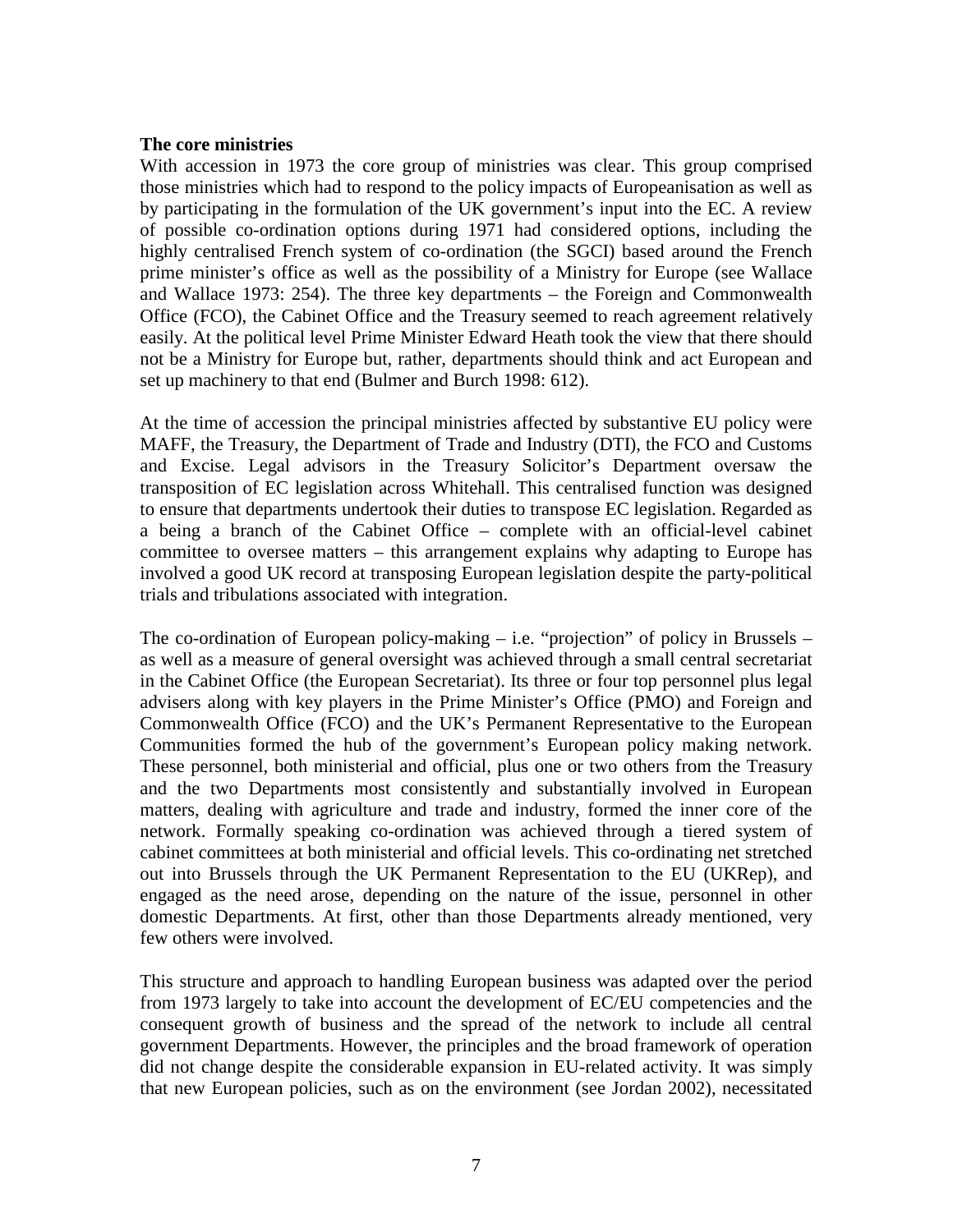the involvement of a widening group of Whitehall officials and ministers in the putting into effect, and shaping, of European policy. The 1993 Maastricht Treaty, with its creation of a "third pillar" to co-ordinate policy on justice and home affairs, had a similar effect. The Home Office joined the group of key players even though the Conservative Government made every effort to resist the Europeanisation of these policy areas. New recruits to "the core" were a function of the development of new policy activities at EU level. Perhaps the most significant of these recruits was the prime minister: this as a result of the inauguration of regular summit meetings (the European Council) in 1975. Key players at ministerial level are thus the Prime Minister and Foreign Secretary, the latter having the lead on EU institutional matters and the chair of the cabinet's ministerial committee on European issues.

How can we come to grips with the changes under way in the core departments, drawing upon the Europeanisation framework that was outlined earlier? A question worth posing at the outset is whether there was any "misfit" between the structure and patterns of UK government and that of the EC/EU. Offering an answer is rather more difficult. There were certainly numerous aspects of supranational governance that did not sit well with British traditions.

- The emergent multi-levelled nature of the EU, with its characteristic sharing of power across tiers, contrasted with the UK's centralised system, where the EU's gain was seen as the UK government's loss.
- The need for alliance building amongst EU governments in the Council contrasted with the majoritarian UK electoral system, where the winner was accustomed to taking all (unless holding only a slender majority in the House of Commons).
- The supremacy of EC law and the possibilities of using qualified majority voting in the Council presented challenges to the UK parliament, with its entrenched notions of sovereignty.
- The roman law of the EU differed from the English common law system.
- The legal-regulatory pattern of the EU differed from the UK's tradition of selfregulation.
- The diffuse network-based pattern of EU governance clashed with the more centralised UK cabinet system.
- The emergent tradition in the EU of having recurrent episodes of institutional reform contrasted with the UK's lack of a domestic constitution and a more pragmatic approach to developing structures of governance according to need rather than grand principles.

This (doubtless incomplete) list would suggest quite a measure of systemic misfit. It certainly contrasts with the greater measure of congruence between the German and EU systems that may, along with other factors, have helped the Federal Republic to enjoy more positive experiences than the UK in its engagement with the  $EU^4$  $EU^4$ . And yet relatively few steps were undertaken to bring the UK into closer alignment with the ways of doing things in the EU. The key point here was that there was no specific requirement from the EU that stipulated the development of a better "fit" on the part of domestic institutions. Indeed, any such requirement would have been regarded – in the UK and other member states – as an intrusion into sovereign domestic matters.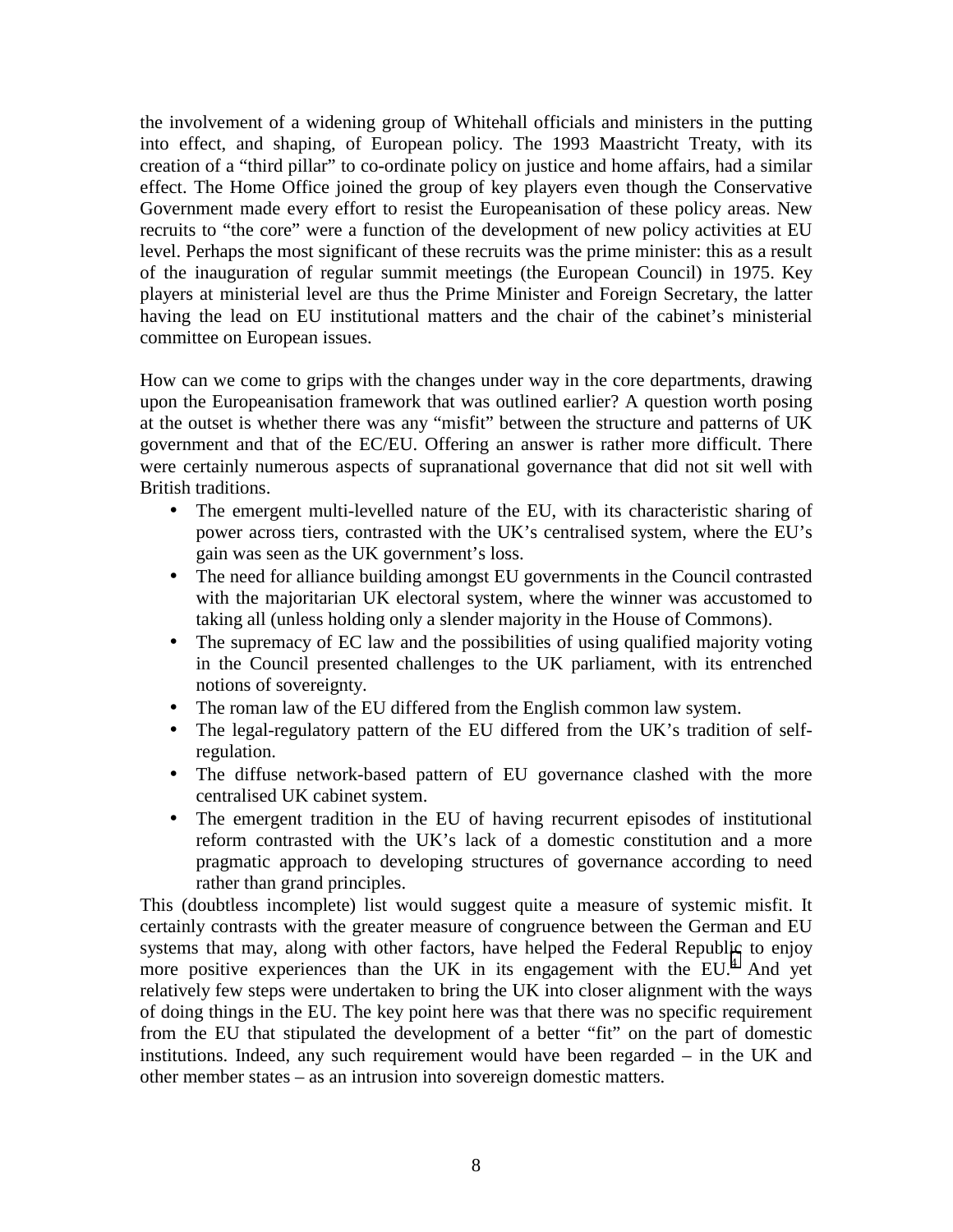To summarise, there was misfit between the two systems of governance but the need to align was not explicit in the way that often obtains in the Europeanisation of certain policy areas through a duty on the part of member states to transpose EU legislation. How far can this lack of domestic adaptation be attributable to institutional mediating factors at the UK level?

**Institutional veto points** go a long way to explain the very limited institutional adaptation at domestic level. The UK's centralised system of government, majoritarian rule, parliamentary sovereignty, cabinet system, different constitutional traditions and so on: all represented fundamental traditions in the political system. Why should the UK adjust these features, particularly when the Heath Government had played down the consequences for them of acceding to the EU? If suitable "switching mechanisms" could be found, whereby the adaptation pressures of the EU could simply be accommodated with existing UK governmental structures, why would domestic institutional adaptation be needed at all? In many ways this is precisely what occurred over the first two decades of UK membership. And this approach was bolstered by the recurrent arguments about European integration within and between the main political parties. This background scarcely provided a climate appropriate to reducing misfits with the EU through changes to the long-standing constitutional patterns of the UK.

For quite separate domestic reasons some of the misfits were arguably reinforced. Three examples will suffice:

- The Thatcher Government abolished the metropolitan counties in England and created a more centralised system of territorial power than beforehand. Only with the creation under the Major Government of the government offices in the regions was a small step taken towards the more multi-levelled system encouraged by the EU.
- The Thatcher Government also strengthened the Treasury's control over public expenditure. In line with the shift from expenditure planning to an expenditurecontrol system (see Thain and Wright 1995) a system known as EUROPES was introduced from 1988 to ensure that Whitehall ministries could not subvert the domestic system of control by gaining additional resources from EU funds. The EUROPES system created a default situation whereby the resources obtained by a department from Brussels would simply be deducted from the domestic departmental settlement. Given the greater administrative simplicity of managing purely domestic programmes, EUROPES had the effect of getting spending ministries behind the Treasury's objective of limiting the size of the EU budget (Bulmer and Burch 1998: 618-9). Departments were given an incentive *not* to engage positively with EU policies that involved spending from the supranational budget.
- A third example relates to the Europeanisation of civil service career structures. Although a cadre of officials and diplomats with considerable experience of the EU was beginning to emerge, some home civil servants found the attractions of a posting in Brussels limited. The management de-layering that many departments underwent in the 1980s created career uncertainty and a preference to be at "headquarters" rather than face an uncertain re-entry after an EU posting. In this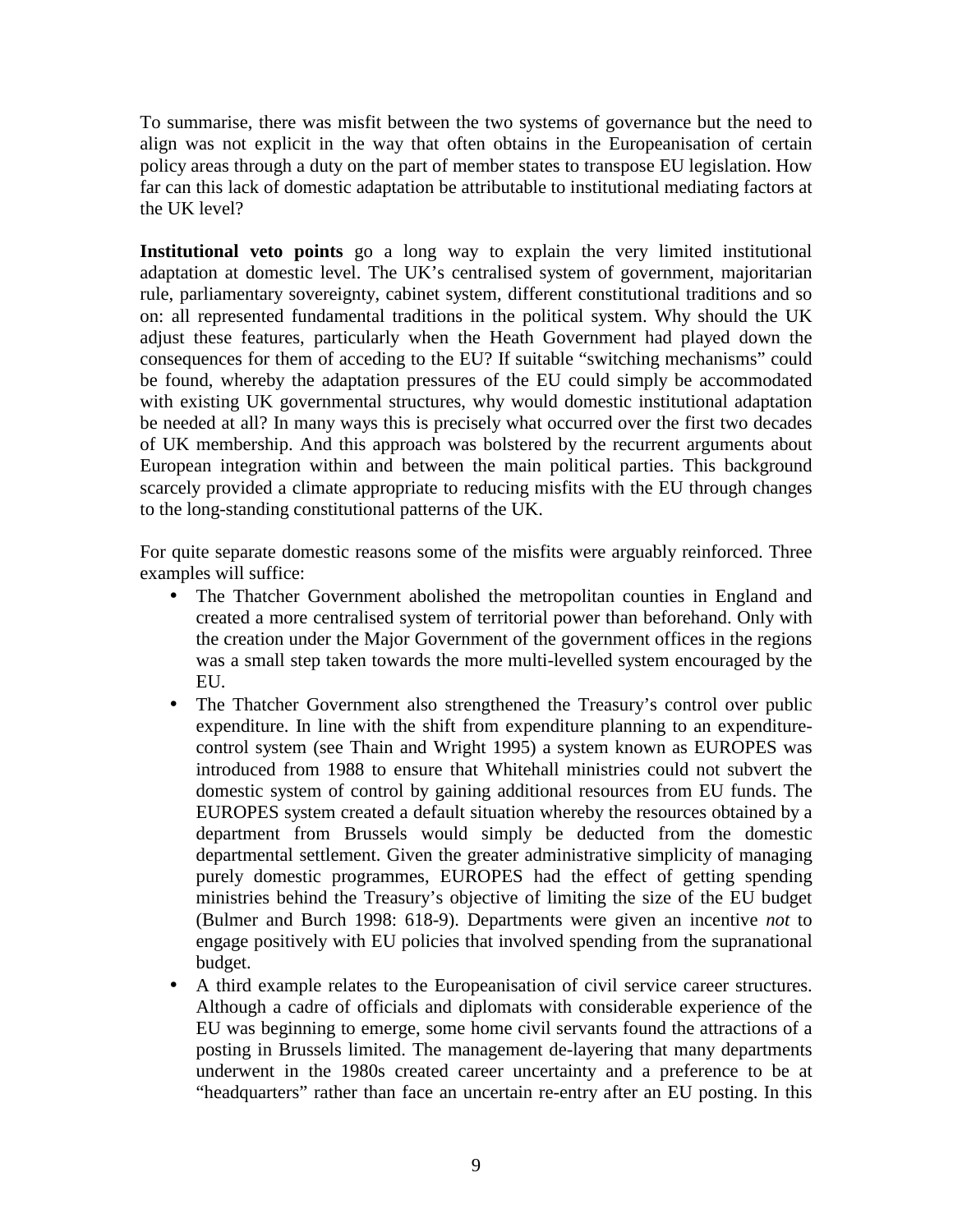case it was central government's embracing of changes associated with the new public management that was responsible.

In each of the above illustrations developments quite separate from European integration had the effect of blocking or exacerbating institutional adaptation to the EU. However, the predominant picture is not one of veto points blocking institutional adaptation to the EU but of small adjustments, designed to "translate" EU needs into compatibility with the existing traditions of UK central government. Thus the handling of EU policy conforms to the basic tenets of the UK state system. This has traditionally been highly centralised and metropolitan with primary and substantial power being placed in the hands of central government in London. Within central government, formally speaking, authority is collective and located within cabinet and its ministerial committees, though in practice authority is both more concentrated and more dispersed than the formal account allows. It all depends on the nature of the issue. Core actors, including the PM and his staff, enjoy substantial authority on issues of high policy or on issues that cannot be settled within or between Departments. Departments and their personnel also enjoy considerable authority in that they lead on policy in their area of responsibility and matters are often settled inside the Department or between the relevant Departments without engaging the wider cabinet system (for a full outline of the nature and origins of the modern cabinet system see Burch and Holliday 1996; Smith 1999).

Over the period since entry, the European co-ordinating machinery for "projection" has operated as a filter on policy and if necessary a means whereby a particular Departmental line could be knocked into shape prior to the business being handled in the EU. It has provided opportunities to intervene in order to ensure that the UK holds back or has an agreed negotiating line. This has been achieved either through the formal structure of committees or more directly through personal contacts by high ranking officials or even by the Prime Minister or Foreign Secretary at ministerial level. An example of this ability to intercede and sort things out is provided by the regular Friday meeting which takes place in the Cabinet Office under the chair of the Head of the European Secretariat, with the UK's Permanent Representative in attendance along with senior officials from the FCO and the Treasury and officials from the Departments whose business is being discussed. The Friday meeting reviews business coming up in the EU in the weeks ahead and the UK line to be pursued. It was certainly used in the early days of membership to bring errant Departments into line. Through such mechanisms the UK has tried to ensure that it is well prepared and "speaks with one voice" in EU fora.

Formally speaking it is ministers, either collectively through cabinet and its committees or individually through their own Departments, who have final authority but officials are highly influential both in shaping and, on occasions, determining policy. Accordingly a key domestic factor that has limited the development of European policy has been party politics. Indeed a central feature in the development of UK European policy is that a relatively efficient, well co-ordinated and smoothly run state machine has throughout been constrained in the actual development and delivery of policy by problems thrown up in the party political sphere. Both before and throughout EC/EU membership Europe has been a source of division in and between the parties (Young 2000). This has greatly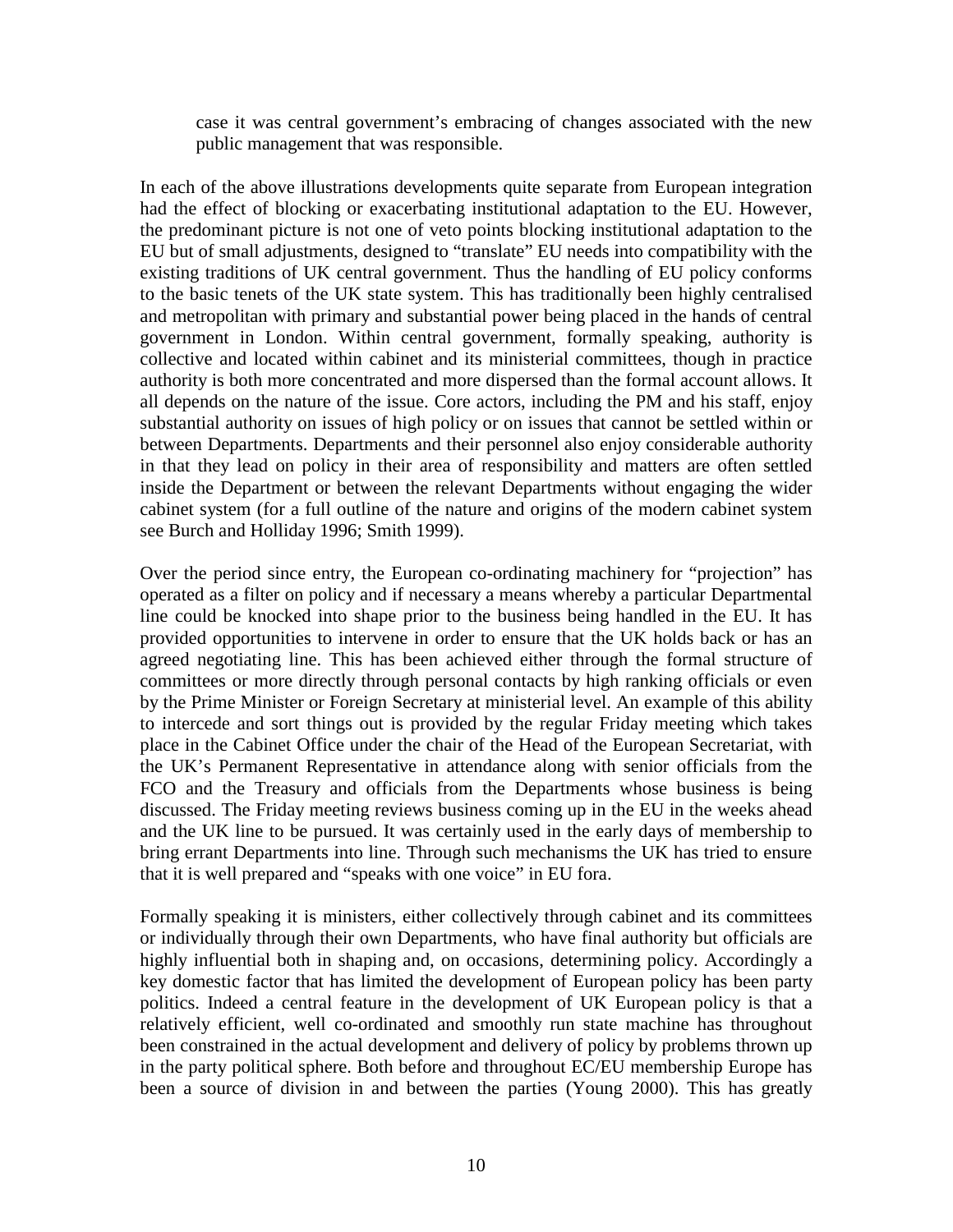constrained the activities of ministers especially when the governing party had a small parliamentary majority, as in the case of the second Major administration (1992-97).

Compared with institutional veto points and legacies, **opportunity structures** have not featured greatly. One important possibility that may be used is for the prime minister to avail him/herself of the opportunities afforded by the European Council to advocate a European policy solution to a domestic problem. In fact this opportunity was little used. However, one clear occasion came in the mid-1980s, when Mrs Thatcher was able to get the single market programme approved by the member states as part of a package that included institutional reform in the Single European Act. A rather different kind of adaptation through exploiting opportunity structures came about with the UK government's decision to set up a European Staffing Unit in the Office of Public Service. The function of this Unit was to encourage the recruitment and training of young graduates into a fast-stream cadre that would take up postings in Brussels. The motivation was that it was important to have a set of able UK officials in the Commission and elsewhere – as distinct from national officials on secondments.

**Political actors** more widely have availed themselves of new opportunities, but these have typically involved circumventing the UK government to try to obtain better political outcomes. Environmentalist groups, for instance, have taken up their cases in Brussels on whether the UK government had carried out proper environmental impact assessment (Jordan 2002: 181). Large firms have also taken their lobbying direct to Brussels (Fairbrass 2003). However, developments such as these have not led to institutional adaptation on the part of UK central government.

What of **political and organisational cultures**? The UK approach to handling European business is imbued with certain principles derived from the political and organisational cultures of UK central government. Significant amongst these is the notion of departmental lead on policy, coupled with light monitoring and co-ordination from the centre. The understandings essential to ensuring this system works effectively are those based on an organisational culture of reciprocity and trust. The key practices are those of sharing information and involvement across departments and of informing the centre (that is, in the case of Europe, the Cabinet Office European Secretariat) of matters that are likely to concern it. These practices ensure both a measure of central oversight and the involvement of all those within central government that need to be drawn into discussions. They are backed up by norms of collective decision-making, expressed through conventions such as that of collective responsibility. Overall these principles have contributed to a tendency in the making of European policy to seek agreement "inhouse" in keeping with the consensus across central government. In addition to organisational values, European policy has also been shaped by a general political elite culture of caution when it comes to the public discussion of European issues. Given that Europe has often proved to be divisive, the issue has always posed political management problems for UK governing elites. One response has been to try to keep the issue out of the forefront of public debate which has resulted in a failure of successive governments to address public unease about European policy. The pattern, therefore, has been one of adapting existing ways of doing things rather than major adaptation.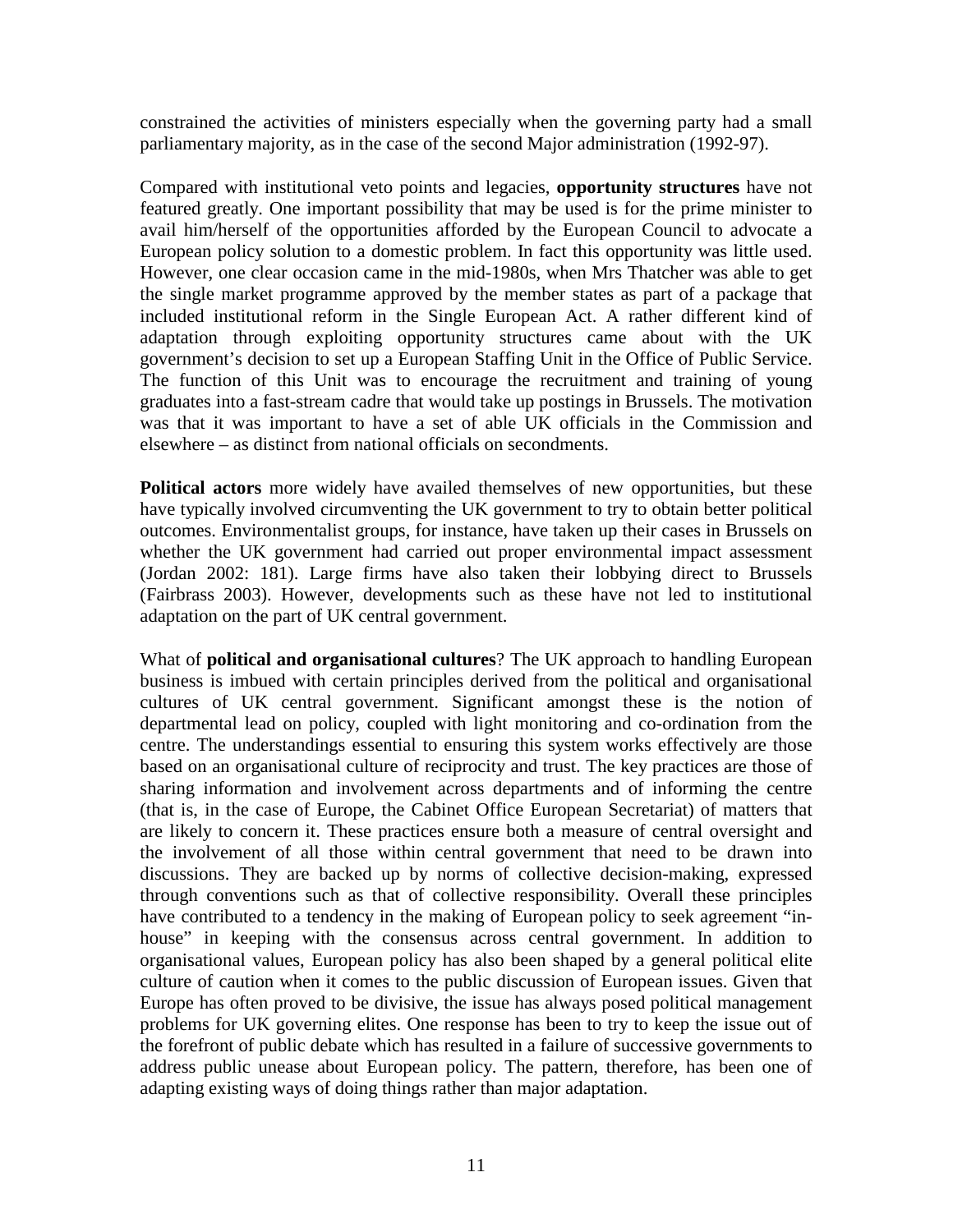#### **The outer circle of policy-makers**

Departments outside the core group have been involved in European business in a less intensive manner. Departments responsible for policy areas such as employment, education, social security and the like have been affected by EU policy, to be sure. However, whilst they may have quite important duties to adhere to in respect of EU legislation, they are outliers in terms of "projecting" policy into the Brussels arena. Their participation in the EU policy-making machinery is very much on an "as needed" basis. The so-called territorial departments, which provided central government's presence in Scotland, Wales and Northern Ireland, were each also gradually drawn into the European policy-making network. Their ability to play a significant role was very limited because they were too small in resource terms, too far from the centre, and sometimes neglected. However, they became increasingly active and more assertive in this area of policy from the early 1990s: the Scottish Office in particular (Smith 2001). The government offices in the English regions, set up under the Major government, also became drawn into EU policy (see Burch and Gomez 2002 and 2003). From the point of view of our analytical framework, the picture is very much as for that with "the core".

#### **Summary**

The adaptation of UK central government to integration over the period up to 1997 was principally one of absorbing EU business into the practices established domestically over the last decades. The British constitution, unwritten though it may be, served as a kind of veto point to any adjustment pressures emanating from Brussels. The deadweight of history was supported by an institutional culture that was satisfied with the Whitehall/Westminster machinery. Moreover, given that UK membership had been sold by Edward Heath as having negligible impact on sovereignty, any idea that traditions of British institutions needed alteration would have created an outcry. The fragile support for integration meant that the new institutional opportunity structures that were afforded by engagement in integration were utilised in a very limited manner. Interest groups and large corporations, however, recognised the new realities and sought direct engagement in Brussels to go alongside their established pattern of lobbying in Whitehall. In short, institutional adjustment was limited. But it was widespread. By 1997 every Department had been obliged to invest resources into the monitoring of EU activity. Even Michael Portillo, one of the more Euro-sceptic ministers in the Major Government, found himself unable to escape Europeanisation. As Secretary of State for Defence his Department, as one of the largest landowners, had to contend with EU environmental legislation. Moreover, with civilian personnel employed at military bases in Germany, it found that the Social Chapter of the Maastricht Treaty applied to its activities despite the Conservative Government's opt-out.<sup>[5](#page-23-0)</sup> It was through the many impacts such as these that the business of UK central government may be seen to have undergone a quiet revolution as a result of the EU's impact. But the response to Europeanisation was primarily "reception" then "projection". The utilisation of the EU as an opportunity structure for pursuing British policy goals had only been attempted in respect of the single market programme.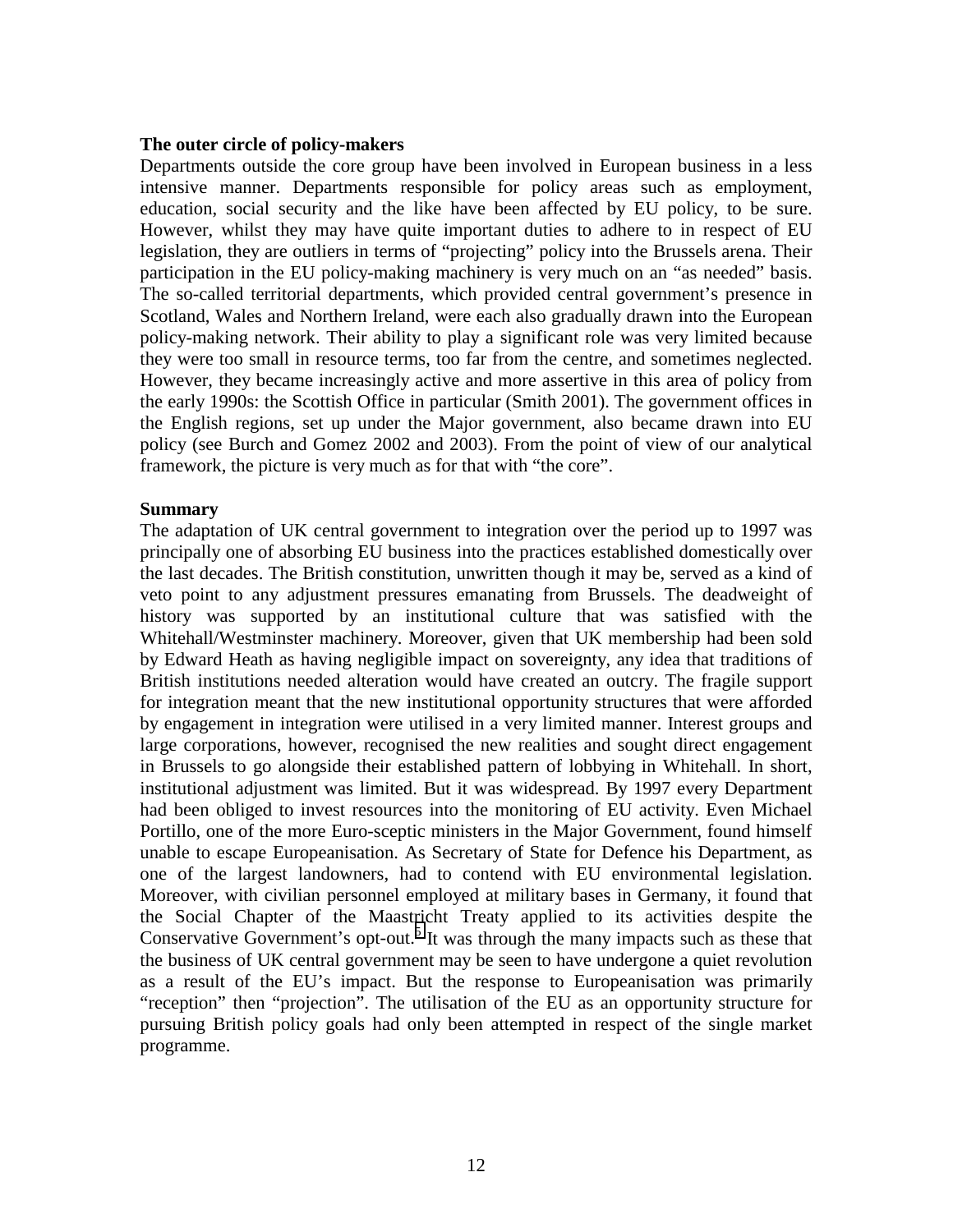## THE ADAPTATION OF UK GOVERNMENT - POST 1997

The Blair government has built on established trends in UK/EU policy handling, but it has also set up new structures and processes, which potentially shift the field on which European policy is played out at the domestic level. While these changes have not yet led to significant alterations in outcomes, they have the potential to do so. In general there has been an enhancement of the projection capabilities of UK government and an attempt to get away from a passive and reactive approach to the reception of EU initiatives. More staff and resources, especially at the core, have been devoted to European policy making. In addition there has been an attempt to change the attitude toward the benefits and potentials of the EU project and to mainstream Europe in the activities of all departments. There have also been important changes in the structure of the state, which have required some alteration in the ways in which European policy is made and implemented.

#### **The core ministries**

So far as **formal authority and institutional veto points** are concerned there has been a significant centralising of EU policy handling at the heart of the core of UK/EU policy process.

Labour in office has benefited from a more benign attitude towards Europe on the part of the governing party than had been the case with their Conservative predecessors. Labour's coming to terms with Europe while in Opposition has allowed them to develop a more up-front, strategic and positive approach to Europe. In order to achieve this more resources and powers of direction have been given to the Centre of the core. In effect there has been a streamlining of effort at the very top through integrating more closely the work of the COES and No 10. The secretariat has, as from August 2000, been substantially augmented. Its personnel have increased from 9 senior officials to 16 – with four senior staff and 12 desk officers. Its status has been raised through the appointment of Sir Stephen Wall as head of the Secretariat, with the position of Permanent Secretary, and the title of Prime Minister's Adviser on Europe with an office in No10. This has been further complemented by closer connections between the Secretariat and members of the Prime Minister's Policy Unit (PMPU). These connections involve not just the designated EU desk officer in No 10 – Roger Liddle – but others in PMPU who are drawn in not only when their area of specialism has a EU dimension, but also may take part in discussions on the more general aspects of EU policy. The effect of this enhancement of the core has been to give a more executive thrust to policy making and to open up the opportunity for a more directive and strategic approach to European policy making at the very top. It has enhanced the position of the PM and his aides in European policy making.

This more centralised and directive approach to EU policy making in part reflects the style of the Blair administration, but it also reflects longer-term trends towards enhancing the centre of the core which can be traced back to the Callaghan administration (Burch and Holliday 1996). In addition there is a direct EU effect at work here in that there has been increasing requirement for more involvement by heads of government in EU policy making. What the Blair government has done is to build on established trends and to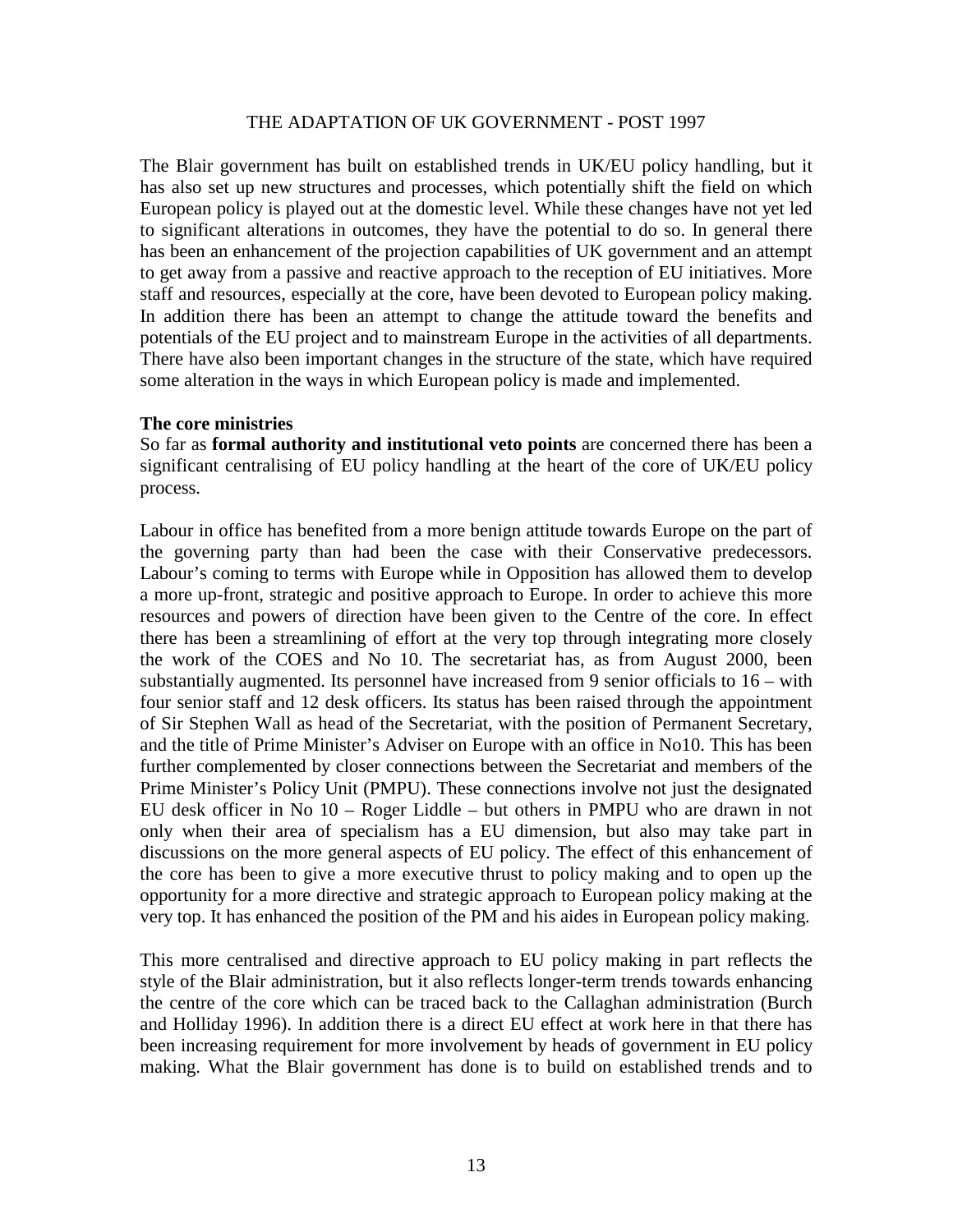significantly extend them. The effect has been to allow for a more centrally focussed and co-ordinated approach to policy making on EU policy in general.

While European policy making is more focussed on the executive and directed from it, there are areas where the re-mit of the Centre is not so tight. A particular feature of the Blair government is the way that executive authority is split between the PM and staff, on the one hand and the Chancellor of the Exchequer and the Treasury on the other. This fault line is one of the central features of the Blair government (Naughtie 2001) and it has had a particular consequence for the economic aspects of European policy. The Treasury still has a somewhat negative effect on European issues through expenditure concerns: notably EUROPES is still in place. But it is in relation to monetary issues that the Treasury has had an impact on the adaptation of the UK to EU pressures through the development and evaluation of the five economic tests required before the government can recommend joining the euro zone. As under the Major government the Treasury has kept charge of the development of policy in relation to the European currency. This factor reflects an important division of authority within UK government and one that has arguably grown more restrictive in the period since 1997.

Turning to changes in **institutional opportunity structures**, a characteristic feature of the Blair government's approach has been a much more significant effort to realise the potential for affecting the inter-governmental forces and interests which shape EU policies and initiatives. The aim has been to condition the climate of debate surrounding the run-up to key EU decisions through greater contact and liaison at member state level, leading to exchanges of information, alliances on policy initiatives, and long-term coalition building. This approach was enshrined in the so-called "step change" programme from which much else has followed. It grew out of a review, requested by the PM after the UK Presidency in the first half of 1998, of both the substance of UK positions on various policies and the general approach to Europe and how these might be improved. It concentrated on isolating the issues that the UK could take the lead on and the strategy and tactics to be employed. The review recognised the need for the UK to be more positive and pro-active in Europe and thus more able to shape EU agenda setting at an early stage. Closer engagement on European issues with other member states and EU personnel was seen as critical to doing this. The step change project envisaged a ten-year programme for shifting the UK's position on Europe and other member state's perception of it. This networking offensive had two main foci for relationship building. First, between UK ministers and officials and their counterparts in member states. Recognising that formal relations between Germany and France had, since the 1963 Elysee Treaty, been the cornerstone of the development of EC/EU, it was felt that UK needed to similarly court closer ties with partners. This applied to all member states but especially Germany, France, Italy, Spain and the Netherlands as well as the candidate states and particularly Poland as the largest and most significant of these. Initiatives under this programme included regularised Blair/Schroder and Blair/Chirac summits and large set piece meetings to discuss an area of mutual policy interest such as the Anglo-French meeting at St Malo on European defence policy. The second focus of attention was the relationships between ministers and their party contacts on the centre left in Europe. These initiatives were complemented by a project to help shape UK public opinion by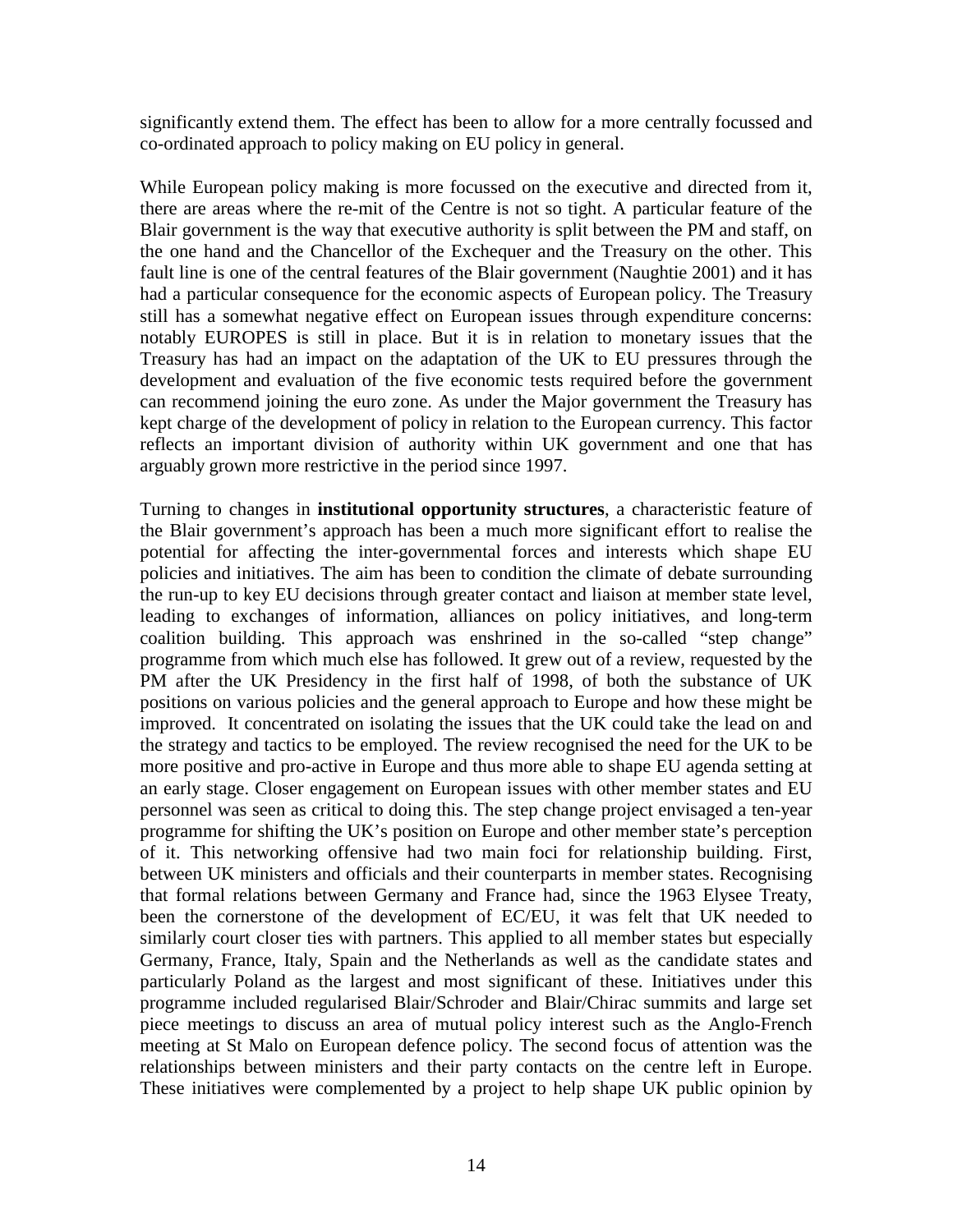encouraging more dissemination of information on the EU, counteracting misinformation, and publicly campaigning on EU issues.

Of these initiatives, the contacts with member state personnel were seen as the most important avenue for development. To assist in this activity the Bi-lateral department of the European Union Division in the FCO was created and this took over responsibility for all the member state embassies and diplomatic posts from the West European Department. Thus for the first time all things European were brought within the same command structure. The objective of changing public attitudes involved giving a higher profile and larger campaigning role to the position of Minister of State Europe in the FCO and the creation of a Public Diplomacy Unit in its EU (Internal) department. This unit was also given the task of monitoring the bilateral contacts programme. The whole effort was and is overseen by an inter-departmental committee, MINECOR, chaired by the Minister of State Europe, which draws together all the Departmental ministers responsible for Europe plus the Europe ministers from the devolved administrations. The committee meets about once every six weeks and amongst other matters examines the progress of the bi-lateral contacts programme. It reports directly to the Prime Minister.

The Step Change programme did not address the issue of how best to ensure a strategic approach to Europe. Unlike previous administrations the Blair administration was not deeply divided over Europe so overall European strategy questions could be drawn together at the ministerial level. Initially this seems to have been largely handled through *ad hoc* meetings involving the Prime Minister and his EU advisers and the Foreign Secretary and other relevant ministers. It was not significantly developed in the Cabinet's European Policy (EP) Committee chaired by the Foreign Secretary. However, the need to prepare for an eventual decision and possible actions on UK's approach to the EURO led to the creation in June 2003 of a cabinet committee on European Strategy (EUS). This is chaired by the Prime Minister and serviced by the Economic and Domestic Affairs Secretariat. Its remit is "to oversee the Government's European strategy, including preparations for UK entry into the single currency, progress on the inter-governmental Conference on the future of Europe and the presentation of the Government's European policy". Of course the committee was also created to draw the EURO policy out of the closed confines of the Treasury and the Chancellor of the Exchequer

Clearly these changes in institutional opportunity structures reflected the internal dynamics of the government. But there was a significant Europeanising effect in the recognition that the UK was failing to fully exploit the opportunities available to it to shape policy at an early stage. This direct Europeanising effect was engaged in primarily to improve the projection side of the UK's approach to Europe.

Labour's more directive, strategic and proactive approach reflected **changes in political and organisational cultures** which in part enabled these new initiatives to be undertaken and which in part were shaped by them. The most important change was in the attitudes and values of the governing party and its leadership group. Labour was more at ease with the concept of European integration than any government since Heath's in the early 1970s. Labour approach to Europe involved both diagnosis and prognosis. It's perception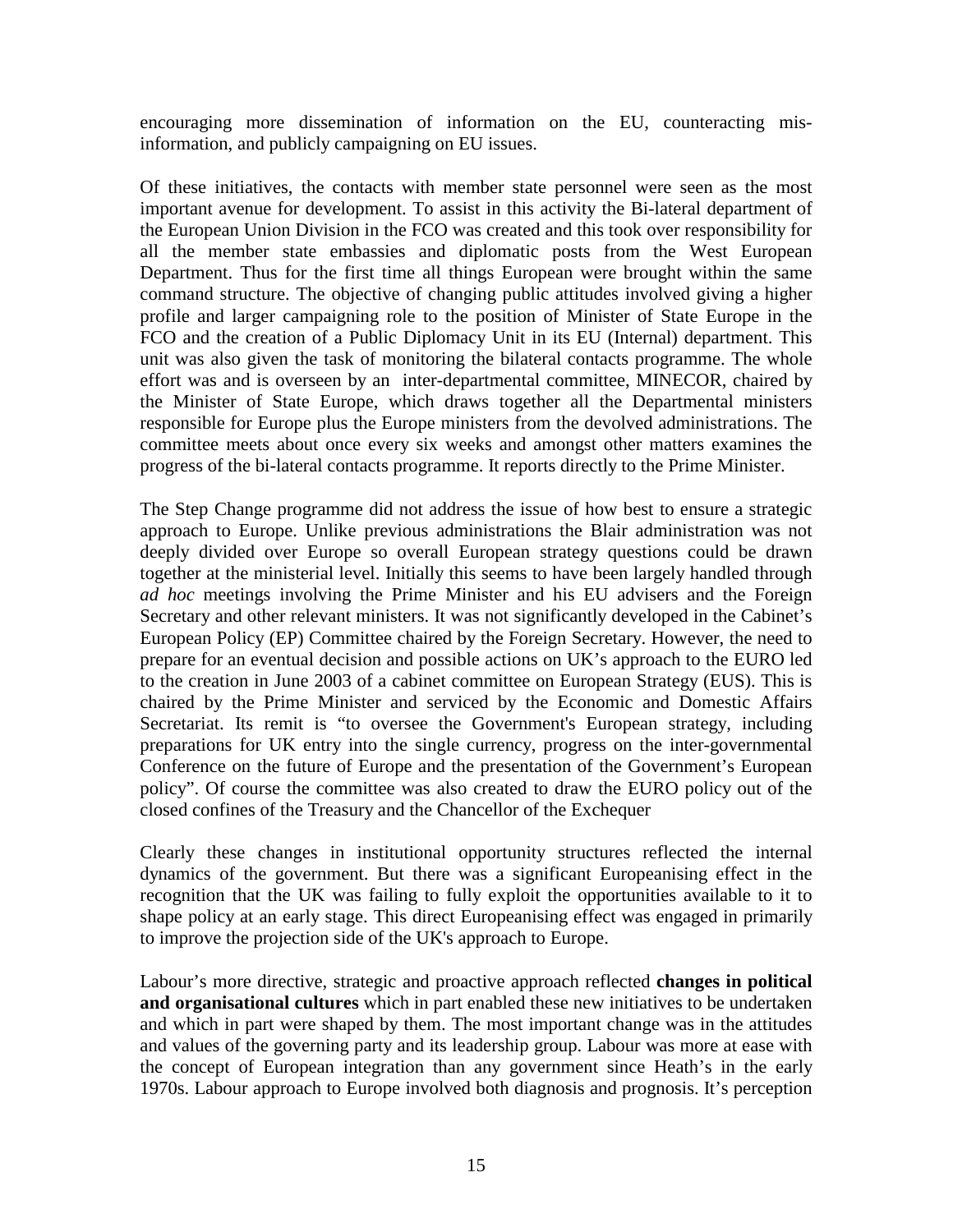of the UK in Europe over the last thirty years was one of missed opportunities, lack of understanding, a tendency to follow rather than lead, and a cautious and laggardly response to initiatives. Blair summed it up as "hesitation, alienation, incomprehension" with a tendency to "hang-back" and to become a straggler forced to "catch-up" with initiatives pushed forward by others (Blair 2000 and 2002). The outcome was that the UK was often marginalised and isolated in Europe and appeared as a reluctant partner, standing by rather than engaging at the heart of the project. In order to redress this legacy Labour aimed to take a much more active and pro-European approach especially on those issues which it was in the national interest to pursue. On these it was deemed essential that the UK was in the forefront of developing proposals, discussing them with other member state governments, forming alliances and taking the lead. The benefits to all of more active participation were seen as substantial not least because the UK brought something extra to the debate: they offered a bridge between Europe and the USA. This more positive, can-do approach to Europe, was reflected in an emphasis on isolating and persistently pursuing policy matters where UK is able to drive the agenda forward, as in the areas of labour market reform, defence, and asylum. The whole point is to make the best of the UK case by avoiding the usual constraints and trying to shift the action to safer ground where the UK can take the lead or be up-front in the development of policy.

Notably from the very beginning Labour's stance has been somewhat contradictory. It is based on making a more positive play of those matters in keeping with UK interests and potential to act, yet the traditional reluctance to act on many of the key integrationist issues remains below the surface. There is still resistance to any moves towards greater political integration, the single currency remains a problem, and the tradition of divided loyalty between transatlantic ties on the one hand and Europe on the other remains fundamental to the UK stance in Europe. So the shift in political values, while substantial and significant in some areas, has often seemed presentational in others. Nor has the adoption of this more positive, European-aware position been comprehensive across the government. Though no ministers have taken voluble Euro-sceptic positions, not all have been equally enthusiastic. So far as the shift in values is concerned, within the core the Treasury remains problematic. The department had became more EU aware in the mid 1990s, but outside of a small group of European specialists it still tends not to think Europe, or engage very much in Europe. Partly this is explained by the Chancellors dominance of domestic policy at the level of micro detail, leaving less time to for him and his officials to give attention to the European aspects of the Treasury's work. Certainly the Treasury remains is in terms of values and awareness the least Europeanised of the core departments.

So far as administrative culture is concerned there has been one very evident Europeanising effect which has helped to change the guidelines and norms pertaining to the operation of central government in general. Specifically, the adoption of the European Convention of Human Rights into UK law. This has implications for all departments and many aspects of government activity. It has also shifted UK law more in line with continental European law traditions based on codes, principles and legal rights. Conversely it has compromised, at least so far as English and Welsh law is concerned, the central and traditional emphasis on case law and civil liberties.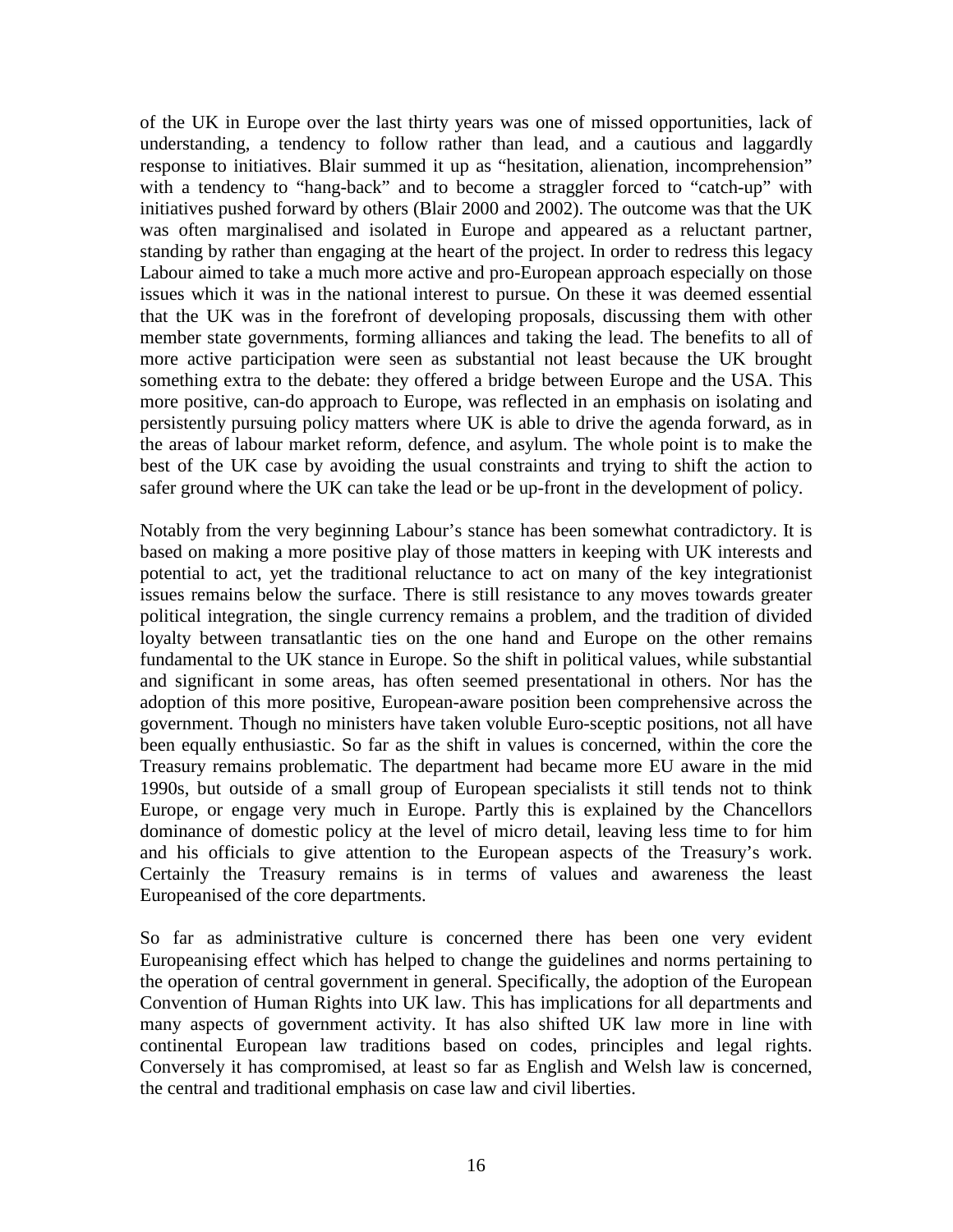These attempts to re-position the UK government on Europe have led to changes in the constellation **key actors** at the core of UK European policy making. As we have seen the office of Prime Minister and the role of his advisers on Europe have been enhanced. The increase in the size of COES and the raising of the status of its leading officials and its focus on No 10 has extended the Prime Minister's ability to act on matters European. Also Blair's more executive, almost presidential style has meant that the secretariat has been able to speak with more authority to departments. Again this is an addition of resource and clout to the already established position of Prime Minister as lead player in relation to European policy making. A position which has gradually been evolving over the period since the establishment of the European Council in 1976. Also enhanced has been the office of Minister of State Europe, but the significance of this post depends upon the qualities of the incumbent and their relationship with the Prime Minister. Not all the incumbents have had good access to No 10 or have been effective in exploiting the opportunities available to them. In addition, the position of cabinet ministers has been extended, at least so far as engaging with their European counterparts are concerned. The bi-lateral aspect of the Step Change initiative has sought to encourage more regular and purposeful interaction on the part of minister and their European counterparts.

Given these changes in position how have these actors responded? Blair certainly began well on Europe and has sustained a high EU profile. However, over time the gains of increased contact and diplomacy have been compromised by UK reticence over an increasing number of key issues such as joining the EURO and the European Convention. Most significantly UK support for the US led invasion of Iraq has undermined much of the gains made in EU diplomacy and coalition building especially with France and Germany. More broadly the bi-lateral offensive at ministerial level was initially skewed towards France and Germany with 70 and 88 ministerial visits respectively in the year 1999 – 2000. In the following year more was done to exploit contacts with Spain and Belgium (who held the Presidency). Notably the least active core department in terms of ministerial contacts was the Treasury. So the overall picture of the actual exploitation of the opportunities envisaged in the step change programme has been patchy. Moreover, judging by opinion polls, the attempt to educate the public about the facts of Europe has failed to register. Of course, it is essential to recall that the step change initiative is a 10 year project. In the meantime, if we are to generalise, then it is fair to say that so far there significant new opportunities for actors have been created and extra resources put in place, but actual delivery has been limited*.* 

# **The outer circle of policy makers**

Beyond the inner core of UK European policy makers, the key changes have affected both **organisational cultures** and the distribution of **formal authority.** As far as the former is concerned, all departments and government agencies have been asked by the Prime Minster to heighten awareness of European issues across all levels and sections. This is a continuation of previous initiatives all aimed at mainstreaming Europe across central government. There is, however, still no comprehensive overall co-ordinated training and induction programme. This facility still tends to be provided in house and given the policy area specific nature of European business there are good reasons why it should remain so. There is much variation across Departments, but overall the degree of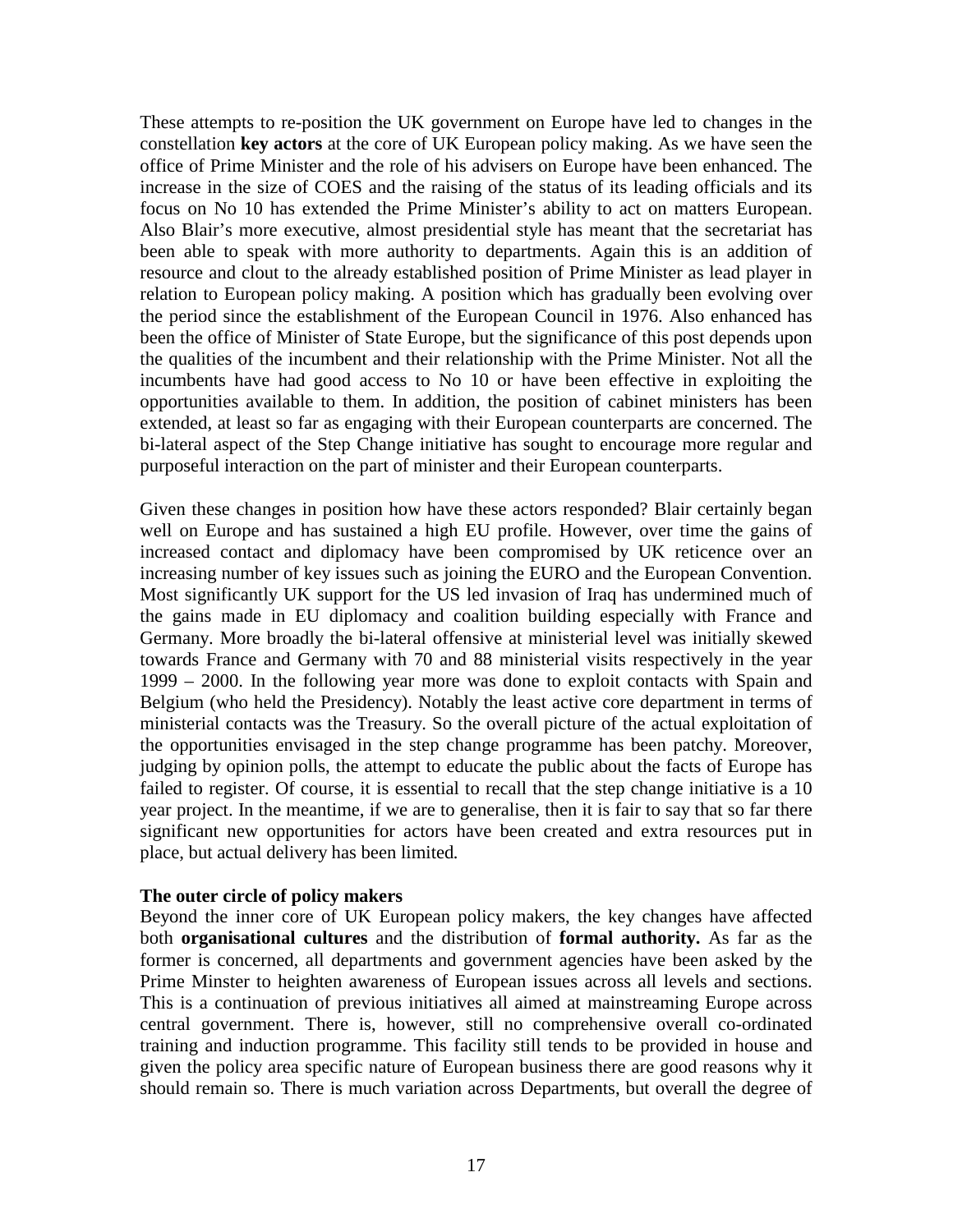European awareness is higher. This is in part a product of the slow 'socialising' effect that increased involvement with the EU has brought into-play over three decades of membership. In part also it is a product of the deliberate post 1997 effort by the Centre to inculcate across the board more awareness of matters European. Amongst departments that have significantly enhanced their engagement has been the Home Office which continues to co-ordinate JHA and has been increasingly drawn in on matters concerning immigration, asylum, and organised crime.

The key change in f**ormal authority** affecting the outer circle of UK EU policy makers has been a change in responsibility for all domestic policies that have a significant EU content. Policy development in these areas has, since July 1999, had to accommodate the input of the new authorities established in the devolved territories, especially in Wales and Scotland. Although relations with the EU are reserved to the UK as the member state government, responsibility for implementation of EU requirements falls upon the devolveds within their territories. This has been interpreted as requiring that the devolveds should be involved in the formulation as well as the implementation of policy. This provides the devolved governments with a privileged position in the making of national European policy compared with the English regions and regions in other EU member states. Arguably this represents a shift of authority from central government. In effect the basic structure of the state has been changed creating a potentially more varied interpretation of 'national' European interests and objectives. The consequences of this significant re-ordering of authority is taking time to work through, but is clearly significant both in terms of its potential and actual effect.

In effect devolution marks an end of the UK unitary, centralised state. It raises a whole series of challenges to the centralised and contained character of the established UK/EU policy-making process. In particular, devolution raises questions about the extent to which:-

- The greater political diversity it has created will generate political disputes between central and devolved executives over European policy.
- The extent to which the asymmetric nature of devolution (with differing settlements in Scotland and Wales) have made the procedures for handling European policy more cumbersome and complex.
- The extent to which information sharing has been affected. Have civil servants in Cardiff and Edinburgh remained as well connected with their counterparts in London?
- The extent to which new representational arrangements will be needed for Scotland and Wales in Brussels and with UKRep.

These challenges are working their way through. They imply a substantial and significant alteration in the way the UK conducts European business. They involve shifts in authority, changed veto points and institutional opportunity space, as well as alterations in the organisational and political cultures underlying the development of policy. All of these changes have opened up new opportunities for the articulation and highlighting of subnational interests and for the exercise of agency in further developing the emerging multilevel character of UK governance.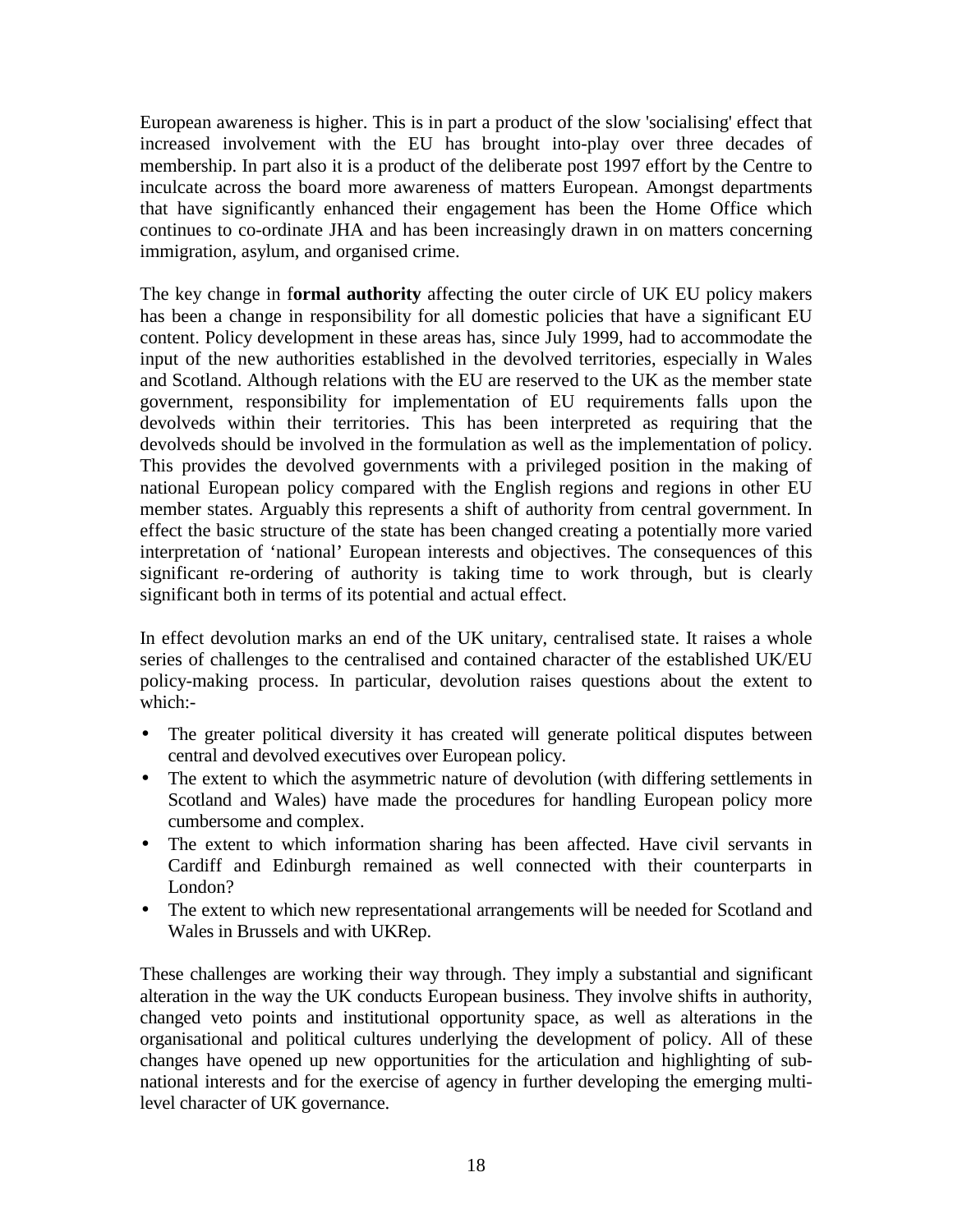Nevertheless, while the changes brought about by devolution in *institutional structures* seem significant, it remains a moot point at this early stage as to whether, how and when the opportunities created by institutional change will be exploited. The potential is there but its exact expression remains to be manifested and that depends on a number of factors that can be enumerated if not predicted. These include changes in party control at any one of Westminster, Edinburgh and Cardiff, and also the emergence of new policy issues with different implications for each of the territories of the UK, and unforeseen events. The critical change centres on the point that pre-devolution UK European policy making took place with a framework of collective responsibility to which ministers were bound. The consequence of this was that tensions that undoubtedly existed between the territories were sorted out within the central state structure. Under devolved arrangements Scottish and Welsh ministers are under greater pressure to make public a distinctive line. In effect devolution opens up the process, introduces new arenas and new points of tension and conflict. These may generate further tension and more significant further change.

Devolution has also given the Welsh and Scottish authorities the opportunity to deploy resources in order to clarify, articulate and pursue in a focussed way the interests of their locality in relation to Europe. Both the Scottish and Welsh authorities have reviewed and expanded their representation in Brussels as well as maintaining involvement with and access to UKRep (see Bulmer, *et al*, 2002, chapter 6). So far as developing sub-national interests through channels to Whitehall are concerned, continuing involvement in the UK policy process offers opportunities to articulate sub-national views in policy development. Clearly the opportunities are there but the critical point remains as to how and when they will be exploited. So overall the European policy making process in the UK has become less self-contained within the central state as a result of devolution. It opens up new opportunities for territorial governments to play their hand through exploiting both extra-state and intra-state channels.

#### **CONCLUSION**

In general the gradual Europeanisation of central government continued under Labour in response to the on-going expansion of EU activity and the natural build up of connections and understanding that simply being involved in a political and policy making process over a substantial period entails. Now all ministries are involved in diplomacy and go to Europe and do business there. Indeed the European dimension of central government is absolutely essential to understanding how it now operates (Bulmer and Burch 2000) This gradual Europeanisation has had all sorts of side effects. For example, the position of the FCO as **the** 'overseas' ministry has been eroded; doing business in Europe is now a task it shares with all others in Whitehall. There remains the odd position of the Treasury, but even here there is much more European expertise available even though it is applied within an organisational culture that remains inward looking. So in essence Europeanisation has spread further and deeper across government. This has affected both the content of policy and the practice of policy making. Under Labour this gradual and cumulative pattern of Europeanisation has been accelerated and encouraged by a steady push from the top.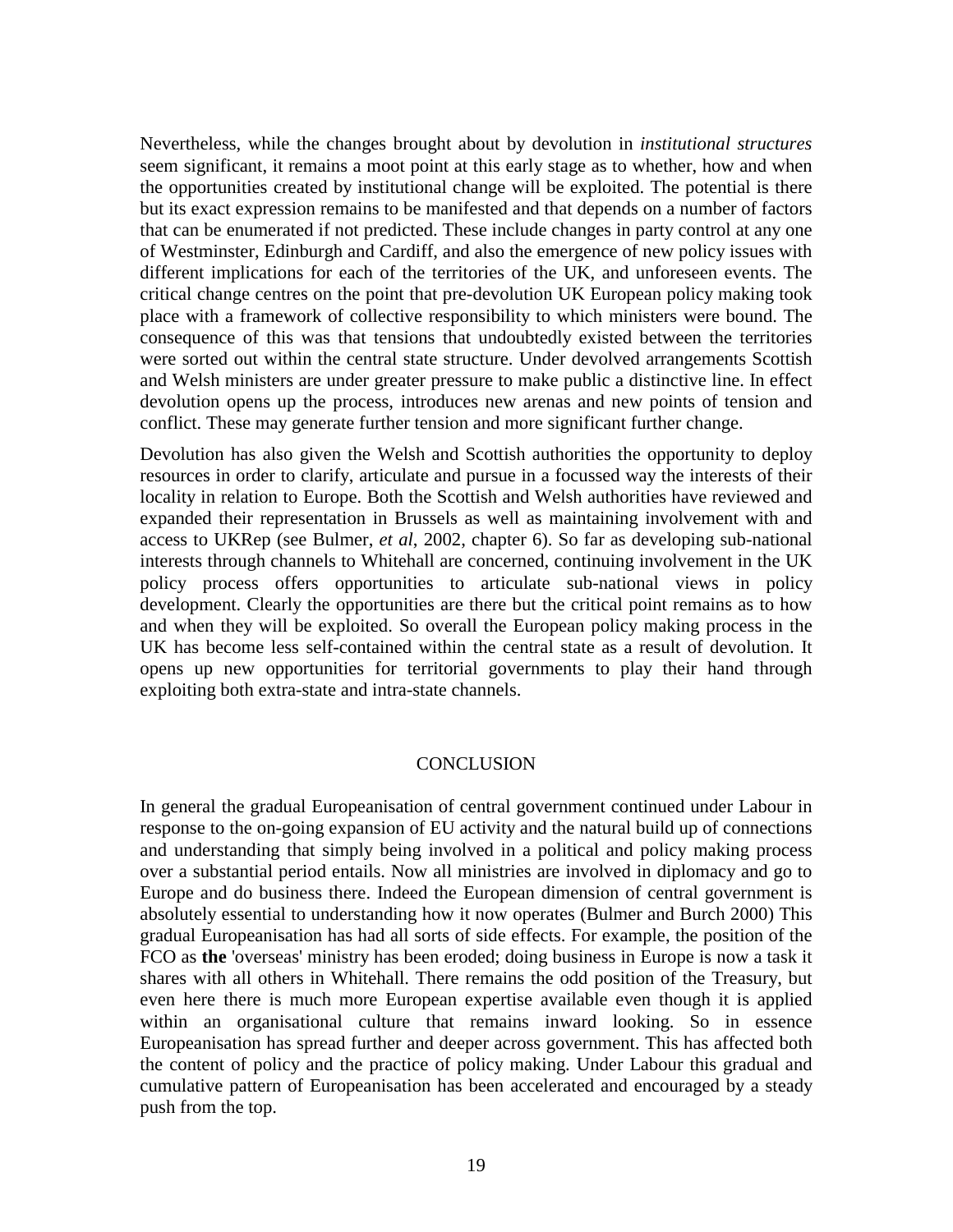Beyond the amplification of past trends, there has, however, been a step change in the handling and approach to European policy making under Labour. There are two dimensions to this. First Labour has been able at ministerial level and throughout government to take a more pro-active, directive and strategic approach to Europe. This has been possible because, compared with previous administrations, there have been fewer deep divisions within the leadership over Europe. Consequently strategic considerations concerning Europe have been able to be developed at ministerial level across government without deep discord. Under the Major administration, by contrast, such matters were avoided for fear of dividing the government. So that strategic thinking tended to take place either clandestinely or at official level through various *ad hoc* devices. These devices still exist, but there is more of a ministerial steer and policy questions have re-verted back to their domain. The second sense in which there has been a step change relates to the structure of policy making. The creation of devolved authorities in Scotland and Wales (and in Northern Ireland) has changed the way the UK process of European policy making works and the pressures brought to bear upon it. In essence the institutional pitch has changed, as have some of the players and the rules of play. How this will play out in practice remains to be seen as tricky issues arise and if and when political control at the sub-national and national level diverges.

Of course the devolution step reflects domestic changes: notably Labour's domestically generated programme of constitutional reform. Though it is noticeable that the multilevel structure that is emerging in the UK is more in keeping with the pre-dominant model of state structures in the EU and chimes with the EU associated idea of a 'Europe of the regions'. Indeed in charting change since 1997, the Europeanising effect is often evident but it seems less important than other factors such as constitutional reform, or the Blair 'style' of governance. The 'step change', bi-lateral programme contains some innovative features which adapt established European ways of working with an emphasis on networking and coalition building. Other Europeanising effects are less direct and primary, though in all instances they are one of the contributory factors glimpsed in the background.

In sum, the machinery, process and the approach to handling Europe has changed, the potential for projecting the UK in Europe is greater than ever before, personnel are more aware and more engaged, and there is leadership and a strategic vision of the UK's place in Europe. If, however, we asked how effective these changes have been in terms of beneficial outcomes then it would be harder to argue that there has actually been a step change. Admittedly we are looking at a ten year project so it is early to judge. In any case measuring the effects of diplomacy and enhanced networking is notoriously difficult. Certainly impact on public attitudes to Europe seems to have been marginal. These still remain a significant drag on any efforts to pursue an innovative and leading approach in Brussels. The veto that has always been applied by a reticent and divided public remains intact. Then there is the impact of the Iraq war on all that has been done thus far so far as alliances and contacts with EU member state counterparts are concerned, while the euro retreat of June 2003 tended to confirm the traditional perception of the UK as a reluctant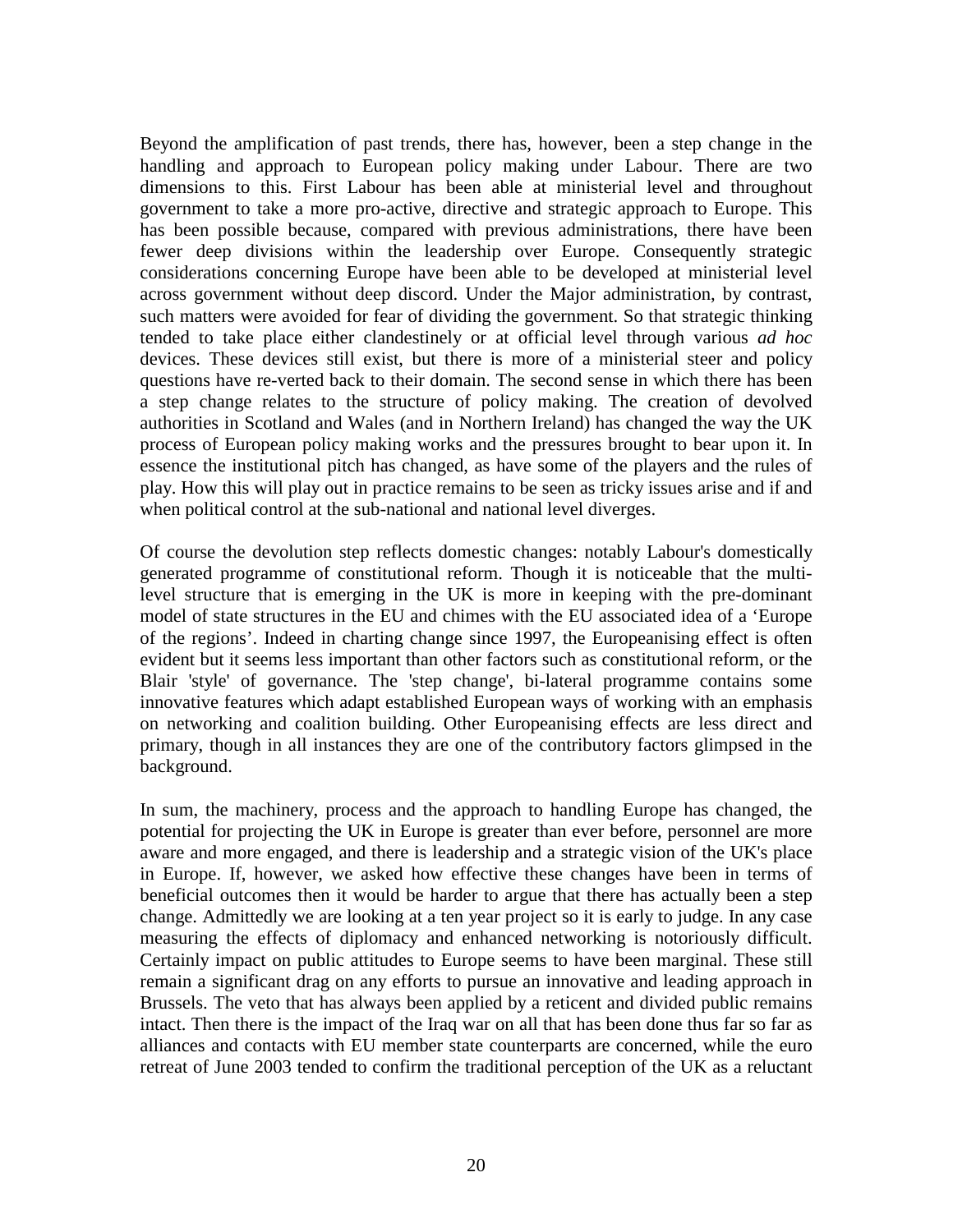partner. So, has all this amounted to a step change? In approach – yes. In outcome – at least not yet.

# REFERENCES

Baker, D and Seawright, D (1998), eds., *Britain For and Against Europe* (Oxford: Clarendon Press.

Blair, Tony (2000), Speech to the Polish Stock Exchange,  $6<sup>th</sup>$  October, [www.number-](http://www.number-10.gov.uk/news.asp)[10.gov.uk/](http://www.number-10.gov.uk/news.asp) (Speeches)

Blair, Tony (2002), 'A Clear Course for Europe', Speech in Cardiff,  $2<sup>nd</sup>$  December, [www.number-10.gov.uk/](http://www.number-10.gov.uk/news.asp) (Speeches)

Börzel, Tanja (1999), "Towards Convergence in Europe? Institutional Adaptation to Europeanization in Germany and Spain", *Journal of Common Market Studies*, 39/4: 573- 96.

Bulmer, Simon (1997), "Shaping the Rules? The Constitutive Politics of the European Union and German Power", in Peter Katzenstein (ed.), *Tamed Power: Germany in Europe* (Ithaca, NY: Cornell University Press): 49-79.

Bulmer, Simon and Burch, Martin (1998), "Organising for Europe - Whitehall, the British State and the European Union", *Public Administration*, 76/4: 601-28.

Bulmer, Simon and Burch, Martin (2000) "The Europeanisation of British Central Government", in R.A.W. Rhodes (ed) *Transforming British Government; Volume 1: Changing Institutions* (London: Macmillan) 46-62.

Bulmer, Simon and Burch, Martin (2002) "British Devolution and European Policy Making: A Step Change Towards Multi-Level Governance", *politique europeenne*, 6, 114-136.

Bulmer Simon, Burch Martin, Carter Caitriona, Hogwood Patricia, and Scott Andrew (2002), *British Devolution and European Policy-Making: Transforming Britain into Multi-Level Governance* (London: Palgrave).

Bulmer, Simon and Radaelli, Claudio (2004 forthcoming), "The Europeanisation of National Policy?", in Simon Bulmer and Christian Lequesne (eds), XXX (Oxford: Oxford University Press).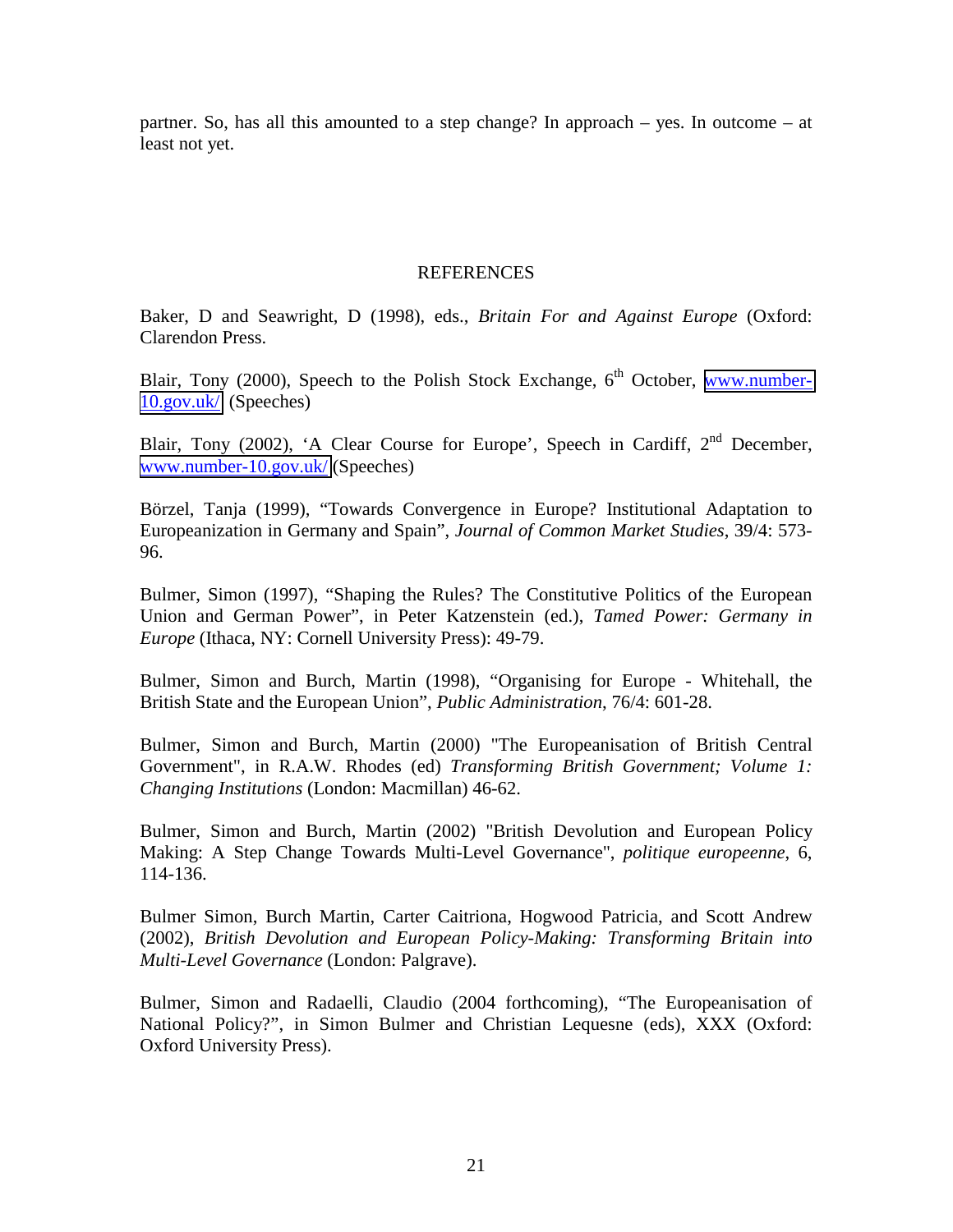Burch, Martin and Gomez, Ricardo (2002), "The English Regions and the European Union" *Regional Studies* 36/7: 767-778.

Burch, Martin and Gomez, Ricardo (2003), "Europeanization and the English Regions", paper for UACES/ESRC seminar, Sheffield  $2<sup>nd</sup>$  May.

Burch, Martin and Holliday, Ian (1996), *The British Cabinet System* (London: Prentice Hall).

Cowles Maria Green, Caporaso James and Risse Thomas (eds.) (2001), *Transforming Europe: Europeanization and Domestic Change* (Ithaca NY: Cornell University Press).

Fairbrass, Jenny (2003), "The Europeanization of Interest Representation: UK Business and Environmental Interests Compared", paper for UACES Conference, Newcastle, 3<sup>rd</sup> September.

Featherstone, Kevin and Radaelli, Claudio (eds) (2003), *The Politics of Europeanisation* (Oxford: Oxford University Press).

Hay, Colin and Rosamond, Ben (2002) "Globalisation, European integration and the discursive construction of economic imperatives", *Journal of European Public Policy* 9/2: 147-167.

Jordan, A. (2002), *The Europeanization of British Environmental Policy. A Departmental Perspective* (Basingstoke: Palgrave Macmillan).

Knill, Christoph (2001) *The Europeanisation of National Administrations. Patterns of Institutional Persistence and Change* (Cambridge: Cambridge University Press).

Naughtie, James (2001), *Rivals - Blair and Brown: the Intimate Story of a Political Marriage,* (London: Fourth Estate).

Page, Edward (1998), "The impact of European legislation on British public policy making: a research note", *Public Administration* 76/4:803-9.

Pierson, Paul (1996), "The path to European integration. A historical institutionalist analysis", *Comparative Political Studies*, 29/2, 123-63.

Radaelli, Claudio (2000), "The Europeanization of Public Policy: Notes on Theory, Methods and the Challenge of Empirical Research", European Integration on-line paper (http://www.eiop.or.at).

Risse, Thomas, Cowles, Maria Green, and Caporaso, James (2001), "Europeanization and Domestic Change: Introduction", in Cowles, Caporaso and Risse, pp. 1-20.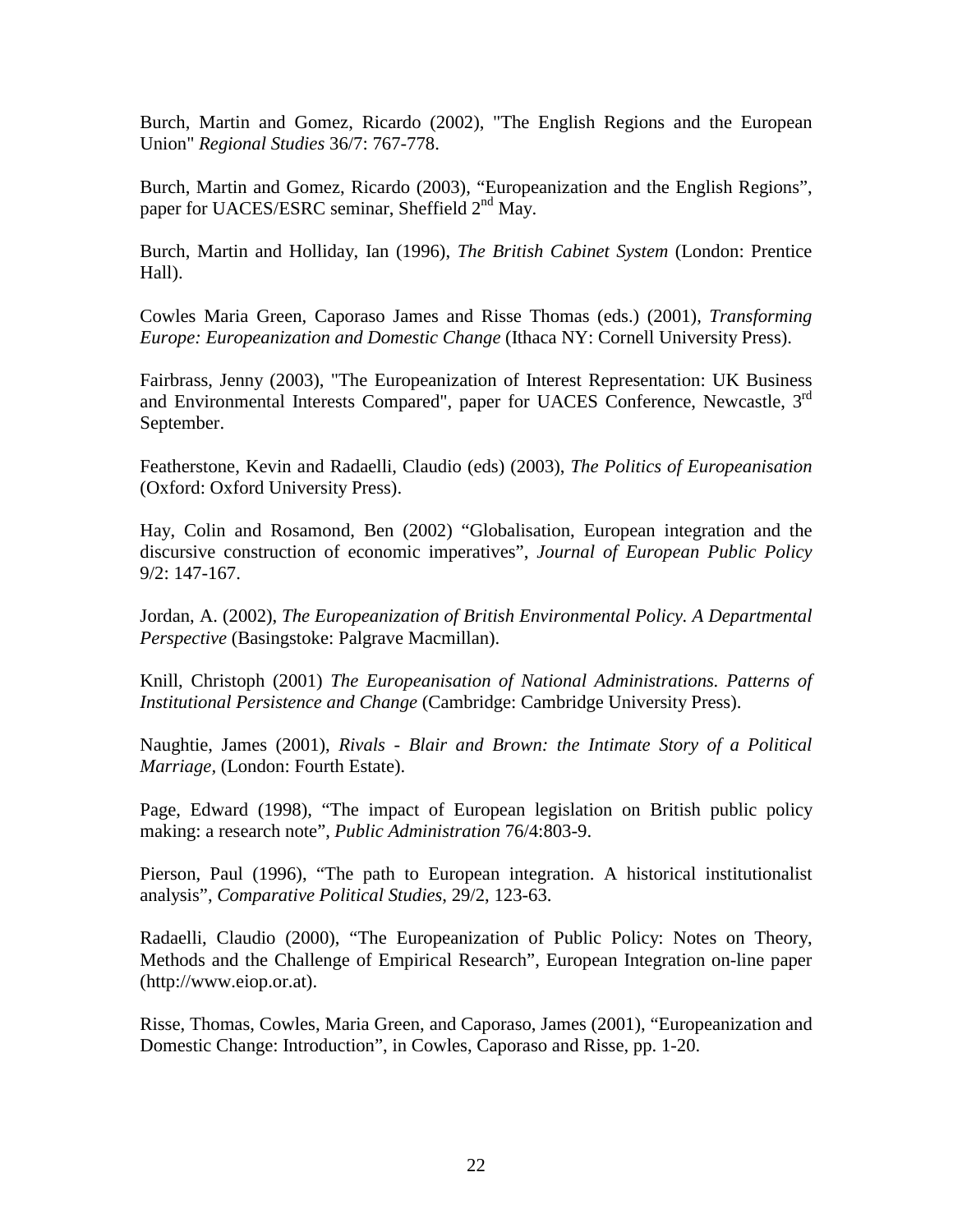Smith James (2001), "Cultural Aspects of Europeanisation: The Case of the Scottish Office", *Public Administration*, 79/1, 147-65.

Smith Martin (1999), *The Core Executive in Britain* (London: Macmillan).

Thain, Colin and Wright, Maurice (1995), *The Treasury and Whitehall* (Oxford: Oxford University Press).

Wallace, Helen (2001), "One Europe or Several", paper and presentation at the European Community Studies Association biennial conference, Madison, Wisconsin.

Wallace, Helen and Wallace, William (1973), "The impact of Community membership on the British machinery of government", *Journal of Common Market Studies* XI: 243- 62.

Young, John (2000), *Britain and European Unity 1945-1999*, second edition, (London: Macmillan).